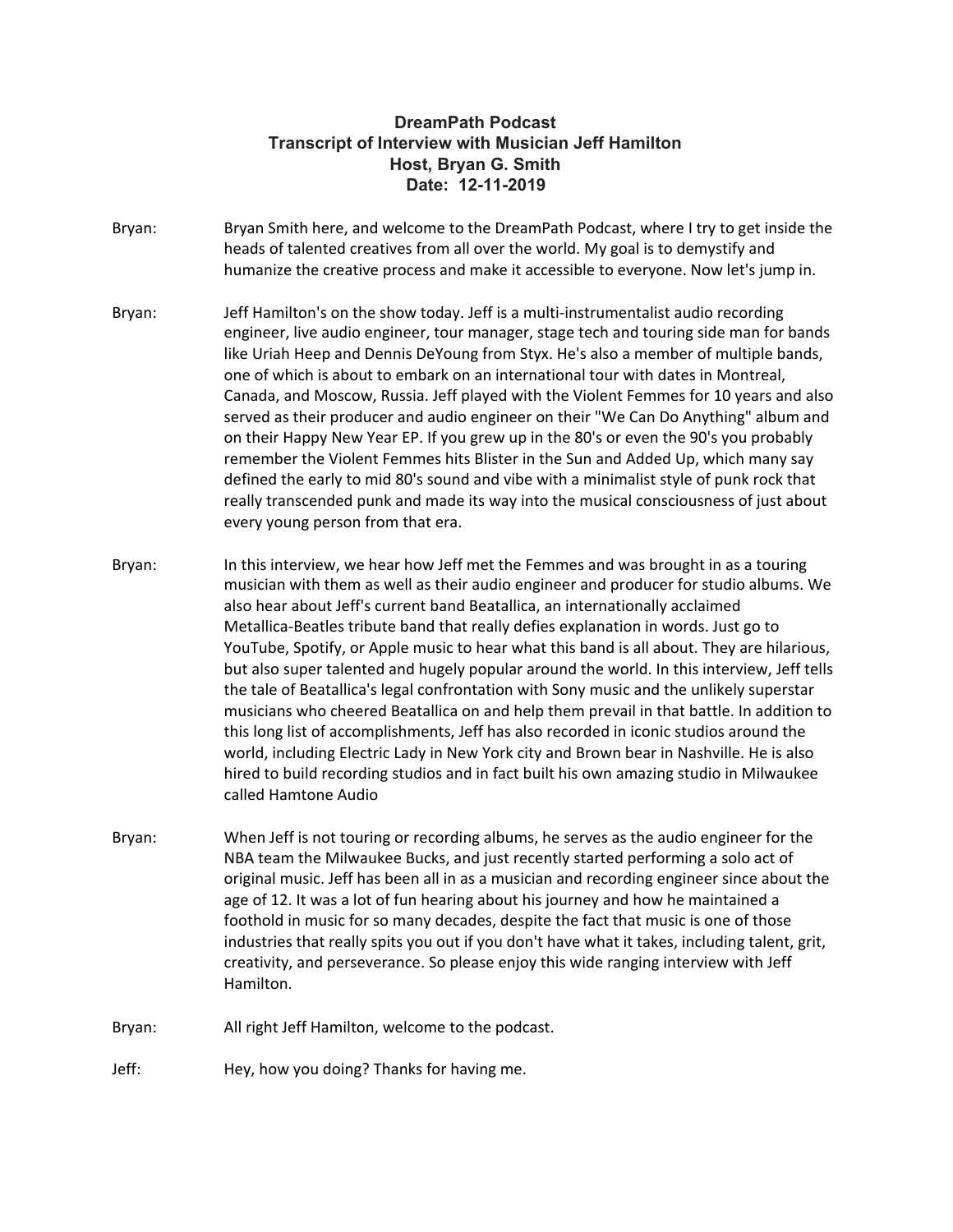- Bryan: I'm great, thanks for being on the show. We are going to talk your musical career and your recording career. And to kick things off, I wanted to share my frame of reference for the conversation. I guess my biggest frame of reference is the Violent Femmes and going back to the early to mid 80s when I first became, I guess I developed a musical consciousness in terms of rock and punk and what was happening in that era and listened to the Violent Femmes and heard them at my school dances, and really appreciated the unique vision they had in terms of taking a very simple approach to musicality and music in terms of like a snare drum and an acoustic bass and just the bare essentials for putting together a band, but then also putting out just radical punk music. And that's my frame of reference. And I know that you played with the Violent Femmes for many years and I just wanted to share with you how much I loved that band and still do love them, and deep admiration for anyone who gets the opportunity to play with that kind of band. So well done, Jeff.
- Jeff: Oh, thank you.

Bryan: Yeah. So tell us, how did you first meet the band and then be invited to play with them?

- Jeff: Well, everybody's from Milwaukee so, I'm actually from Philadelphia but we ended up settling in Milwaukee, but the band is from Milwaukee. So they are the big band come out of Milwaukee other than the band called the BoDeans, which was around at that time as well, and still together. And a friend of mine got the position to be their front of house engineer and they were on tour and their guitar tech had met a woman in Spain and decided to marry her and stay in Spain, and he's still there to this day and they had a child and whatnot. And anyways, so my friend recommended that I take the position. And I had actually known Victor de Lorenzo, the drummer or the original drummer, for many years because he had a recording studio here in Milwaukee as well. So I've known him through that, the music scene here in Milwaukee. And I'd met Brian Ritchie maybe one time in the mid 80s at a show, at a bar somewhere. Just said hi, you know, that kind of thing. So that's how I got my foot in the door with them.
- Bryan: Nice. And what year was that?

Jeff: 2005.

- Bryan: So tell us about what was going on between the 70s, when you grew up, and 2005, where you actually started playing with an iconic band like the Violent Femmes.
- Jeff: Well, I got into music, I've always been into it. I have two older brothers, so that helped like being exposed to all the up and coming stuff in the 70s, which, you know, it was all happening then, you know, these brand new, you know, here's this guy David Bowie, Led Zeppelin and all these bands coming out. And me and my friends would watch these music programs called Don Kirshner's Rock Concert and The Midnight Special in addition to that too. Saturday Night Live came out in that and they had bands, you know, that was a feature thing as well. So I got exposed to all kinds of amazing music and was always drawn to music basically.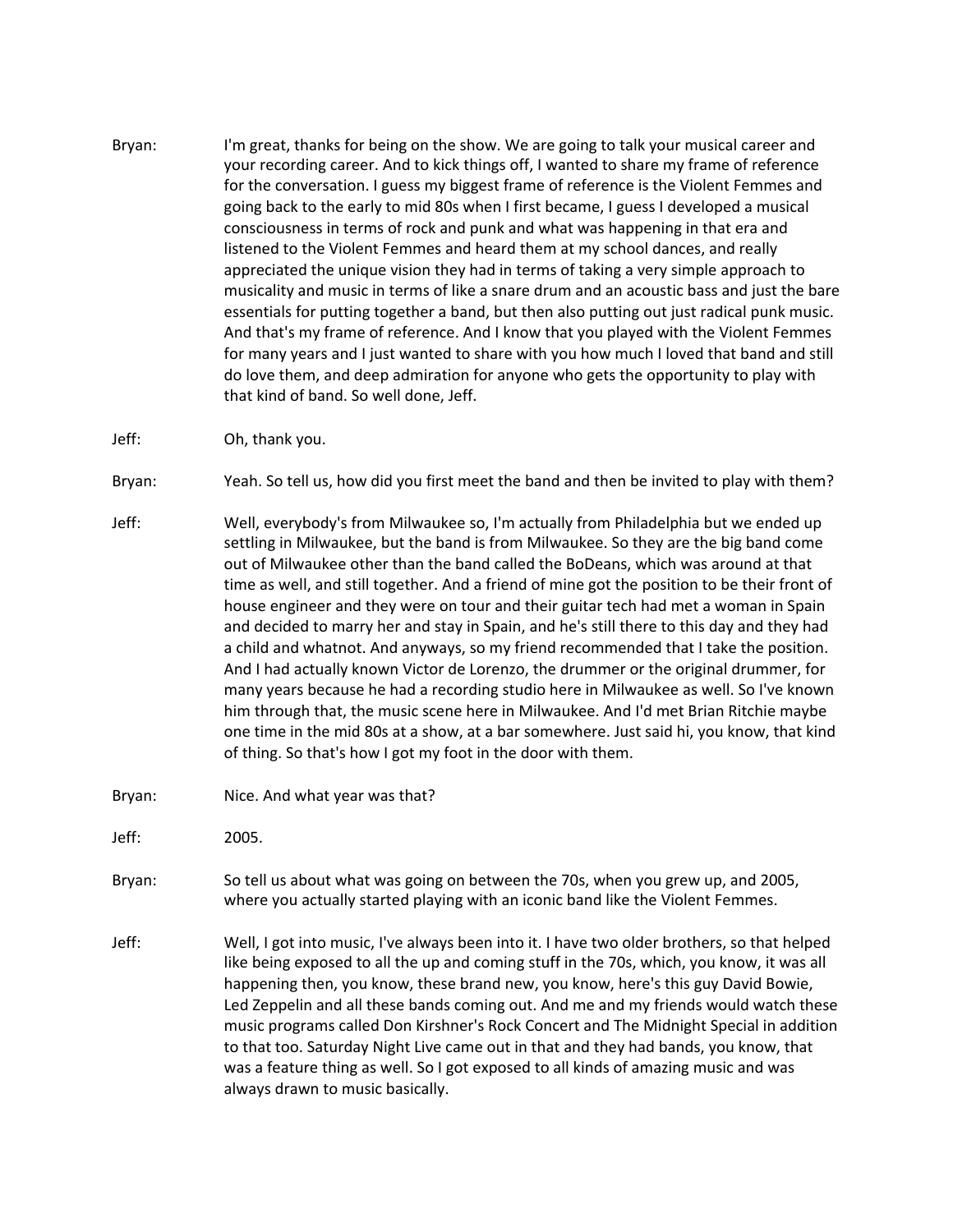| Jeff:  | And the guitars especially. My role in the 70s when we discovered kiss was as Paul<br>Stanley. We would dress up and we would have air guitar concerts for the neighborhood<br>you know, we would set up in our garage and stuff. So this is, you know, many years<br>before I even had a guitar. So that was just how I was exposed to all that. And it was just<br>great. And finally got a guitar around 11 or 12 and I started playing and really dedicating<br>myself to that and like, "this is what I want to do, I'm going to be a musician." |
|--------|-------------------------------------------------------------------------------------------------------------------------------------------------------------------------------------------------------------------------------------------------------------------------------------------------------------------------------------------------------------------------------------------------------------------------------------------------------------------------------------------------------------------------------------------------------|
| Bryan: | What was your first guitar?                                                                                                                                                                                                                                                                                                                                                                                                                                                                                                                           |
| Jeff:  | It was a Hagstrom, Hagstrom I, I think it was called, the Hagstrom II, which was a really,<br>really cheap guitar, you know, probably cost maybe 75 or 100 bucks. And then I ended<br>up, unfortunately in my punk years of angst and whatever, I ended up smashing that<br>guitar.                                                                                                                                                                                                                                                                   |
| Bryan: | Hey, well done!                                                                                                                                                                                                                                                                                                                                                                                                                                                                                                                                       |
| Bryan: | One of a couple that I did, which was very liberating. Thank you, Jimmy Hendrix, for<br>putting that into my head. Now I regret it because there's this iconic picture of David<br>Bowie with the eyepatch when he was Ziggy as Ziggy, and he's holding this red guitar<br>and that's the exact same guitar that was my first guitar. I was like, ah, I wish I wasn't an<br>idiot kid and smashed that guitar.                                                                                                                                        |
| Bryan: | Oh man. Yeah. I've never heard of a Hagstrom. Is that just like, did they die out in the<br>80s or something?                                                                                                                                                                                                                                                                                                                                                                                                                                         |
| Jeff:  | No, they're still around. It's a Swedish company that's been around forever, you know,<br>since the 50s I think. And yea, they still make guitars and they're actually really good<br>quality, mid budget stuff, you know? And it's just, ironically, I was just recently looking<br>on reverb and eBay and all that for that guitar thinking, "Oh, I should find that and just<br>buy another one just so I can say this is the first," you know?                                                                                                    |
| Bryan: | Yeah                                                                                                                                                                                                                                                                                                                                                                                                                                                                                                                                                  |
| Jeff:  | And they're going for like \$1,000 now.                                                                                                                                                                                                                                                                                                                                                                                                                                                                                                               |
| Bryan: | No way!                                                                                                                                                                                                                                                                                                                                                                                                                                                                                                                                               |
| Bryan: | Yup! and it's all because of that picture of David Bowie, which I'll send it to you. I'll send<br>you that picture. You'll be like, Oh, I've seen that picture,                                                                                                                                                                                                                                                                                                                                                                                       |
| Bryan: | I'd love to see it. I'd love to see it. So your two older brothers were musicians and your,<br>your parents I assume were pretty supportive of this I guess effort to become rock<br>stars?                                                                                                                                                                                                                                                                                                                                                           |
| Jeff:  | Yeah, my mother comes from a musical family. She had played piano and singing in the<br>church and all that type of stuff. And my father, he has no musical thing whatsoever, but<br>he was always a fan of it, you know, he turned me on to like Janis Joplin and Jim Croce                                                                                                                                                                                                                                                                          |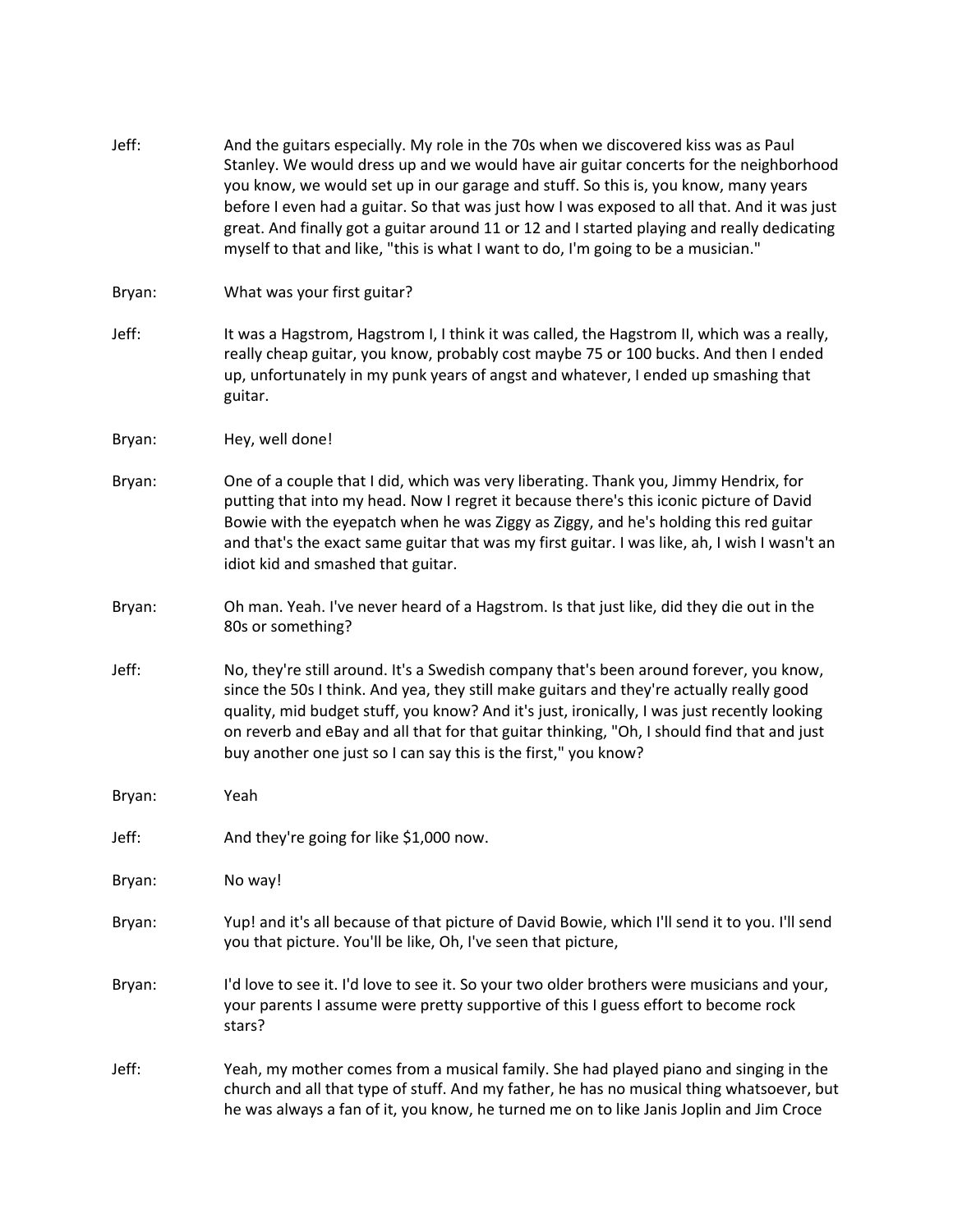|        | and, and all that. And my mom turned me on to Heart and Neil Young, you know, as<br>these bands were coming out and these artists are coming out, you know,                                                                                                                                                                                                                                                                                                                                                                                                                                                                                                                                                                                                                                                                                                                                                                        |
|--------|------------------------------------------------------------------------------------------------------------------------------------------------------------------------------------------------------------------------------------------------------------------------------------------------------------------------------------------------------------------------------------------------------------------------------------------------------------------------------------------------------------------------------------------------------------------------------------------------------------------------------------------------------------------------------------------------------------------------------------------------------------------------------------------------------------------------------------------------------------------------------------------------------------------------------------|
| Bryan: | She sounds like a cool lady.                                                                                                                                                                                                                                                                                                                                                                                                                                                                                                                                                                                                                                                                                                                                                                                                                                                                                                       |
| Jeff:  | Oh yeah, she's great. Paula Jean.                                                                                                                                                                                                                                                                                                                                                                                                                                                                                                                                                                                                                                                                                                                                                                                                                                                                                                  |
| Bryan: | Nice.                                                                                                                                                                                                                                                                                                                                                                                                                                                                                                                                                                                                                                                                                                                                                                                                                                                                                                                              |
| Jeff:  | Hey mom. Shoutout!                                                                                                                                                                                                                                                                                                                                                                                                                                                                                                                                                                                                                                                                                                                                                                                                                                                                                                                 |
| Jeff:  | And so my mom was always encouraging, you know, and it was great. We had a full<br>band set up in the basement and we took over the basement and we'd actually have<br>shows, you know, parties, and our neighborhood kids would watch our bands and<br>whatnot when we were younger before we actually started playing venues and<br>whatnot. So, yeah that was a great thing obviously, to have that encouragement, you<br>know? But the flip side of that is like, my father and my mother were like, well, if you're<br>going to do this, be serious about it. You know, cause it's not an easy gig, as they say.                                                                                                                                                                                                                                                                                                              |
| Bryan: | Yeah. Yeah. Well, it sounds like a nice healthy balance of encouragement, but also<br>caution and they're like, hey, if you're gonna go down this road, you kind of do it right to<br>maximize your chances of success in that space.                                                                                                                                                                                                                                                                                                                                                                                                                                                                                                                                                                                                                                                                                              |
| Jeff:  | Yup. Exactly. And I took it very seriously and I practiced, you know, seven, eight hours a<br>day, just basically playing the guitar whenever I could. And the neighborhood I grew up<br>was pretty fertile. Everybody seemed to play. So that was a cool thing, you know, we<br>could exchange ideas and, "Hey I figured out this song, show me that chord," that kind<br>of thing.                                                                                                                                                                                                                                                                                                                                                                                                                                                                                                                                               |
| Bryan: | That's great. So how many instruments did you become familiar with and actually get<br>proficient in, in your younger years?                                                                                                                                                                                                                                                                                                                                                                                                                                                                                                                                                                                                                                                                                                                                                                                                       |
| Jeff:  | Well I started on guitar, that was my main love, but due to the fact that my oldest<br>brother was a guitar player, just straight up and my second oldest brother is a drummer,<br>I wanted to fit in and play with them. Theyre like, well play bass, you know, so I ended<br>up playing bass just by default. But a very good friend of mine had also been playing<br>bass for quite some time at that point. His name is Steve Post and he was in a really<br>popular heavy metal band that lasted a few years. They were on Roadrunner Records<br>called Realm. They actually have a resurgence coming on. They're playing a festival, big<br>metal festival in Europe coming up in April. But I was familiar with that instrument and I<br>was around it through him. So I just picked up the bass just so I could be able to fit in<br>with the gang. So like that was probably a year or so after I started playing guitar. |
| Jeff:  | So I'd been playing both pretty much equally the same amount of time and that's pretty<br>much all I played for 10, 15 years or something like that. And then a friend of mine gave<br>me a mandolin in that early 90s and I really fell for that. And there's an artist who lives<br>in New York now, but he was living in Milwaukee at the time called John Kruth, who is<br>amazing. You should check him out everybody. And he was fantastic. He's a fantastic                                                                                                                                                                                                                                                                                                                                                                                                                                                                 |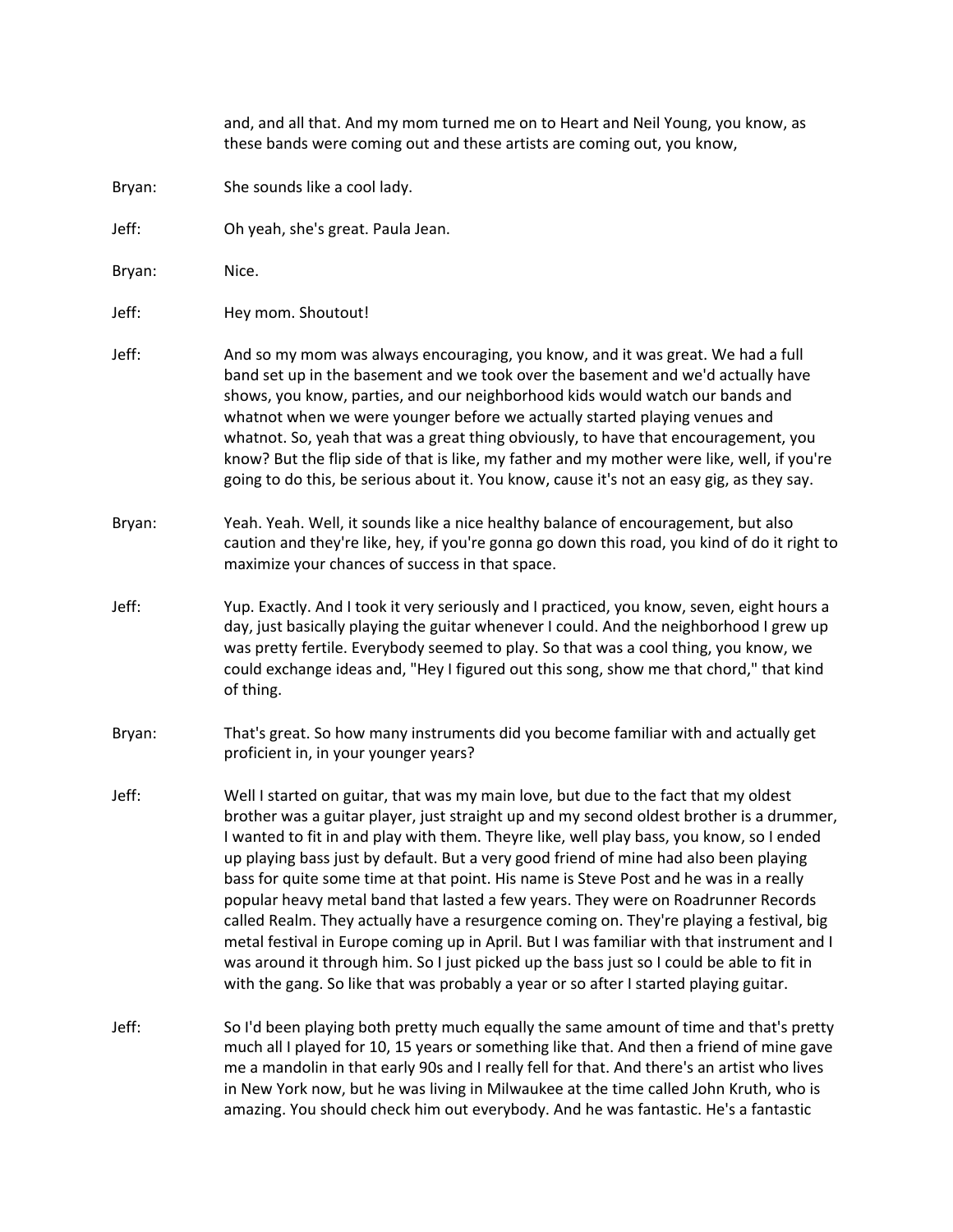mandolin player. So I saw him early on and that influenced me and we became friends to this day and you know, he showed me some stuff and whatnot. And then shortly after I was playing in a band and I had recorded and produced a artist and he had a thing called a lap steel and he's like, "Hey,, I want a lap steel on a track. Can you play this?" And in this business you just say, "yes, yep, yep. I can play it." And just, I laid a track down and he loved it and he gave me this lap steel as gratitude and payment for the track, which I was floored. It's a 1939 National that I still have.

- Bryan: Holy smoke.
- Jeff: Yeah. And so then I started at that, I started playing lap steel a lot more. And so, those are the main instruments that I play that, you know, that I have proficiency on. Guitar, bass, mandolin and lap steel. And then just from there, I played sitar as well and one of the prerequisites for the Violent Femmes is to be on stage and whatnot, I had to play some kind of horn instrument, which I'd never have done. And so I decided to try the trumpet, which I was thinking, "Hey, this is going to be easy, just blow into it, right?" But there's this thing called embouchure that you have to get to even get a note out of it. And that took me awhile to even be able to get a note. But in the meantime it just sounded like a dying whale and whatnot. And so the Femmes guys got a kick out of it when I would play that. And I was just so bad that they ended up featuring me on some solos, you know. "Listen To how bad this is" and the crowd would go nuts cause it was just terrible.
- Bryan: This is punk rock.
- Jeff: Exactly. And that's with the Horns of Dilemma, which is their backing thing. If anybody sees the band, you'll see a group of people in the back, you know, they'll come up for a few songs and they just do these atonal jams, you know. For one, one of the shows I remember at the Fillmore we had 23 people playing in the Horns of Dilemma, all various horn instruments and you know, all kinds of bizarre instruments and whatnot.
- Bryan: And the dilemma at the time was, is Jeff gonna get through this song?

Jeff: Exactly

- Bryan: Is the audience gonna stick around?
- Jeff: Like the best part about that is their traveling saxophone players. They would have guys in Europe and America. In America, it was Steve McKay from the Stooges. And so he was a super sweet guy and he loved it. He was like encouraging me and I was really bad, we'd play. But then we'd play Europe and it was Dick Perry who you would know if you're a Pink Floyd fan. He did all the saxophone on Dark Side of the Moon. And so he was the guy that I'm sitting with and he was just like, "Oh, this guy's terrible. I cant play with him" But we got along really well and h it was hilarious to me that I'm playing next to these iconic horn players or saxophone players, you know. So, super fun.
- Bryan: So you were, you were touring Europe with the Violent Femmes?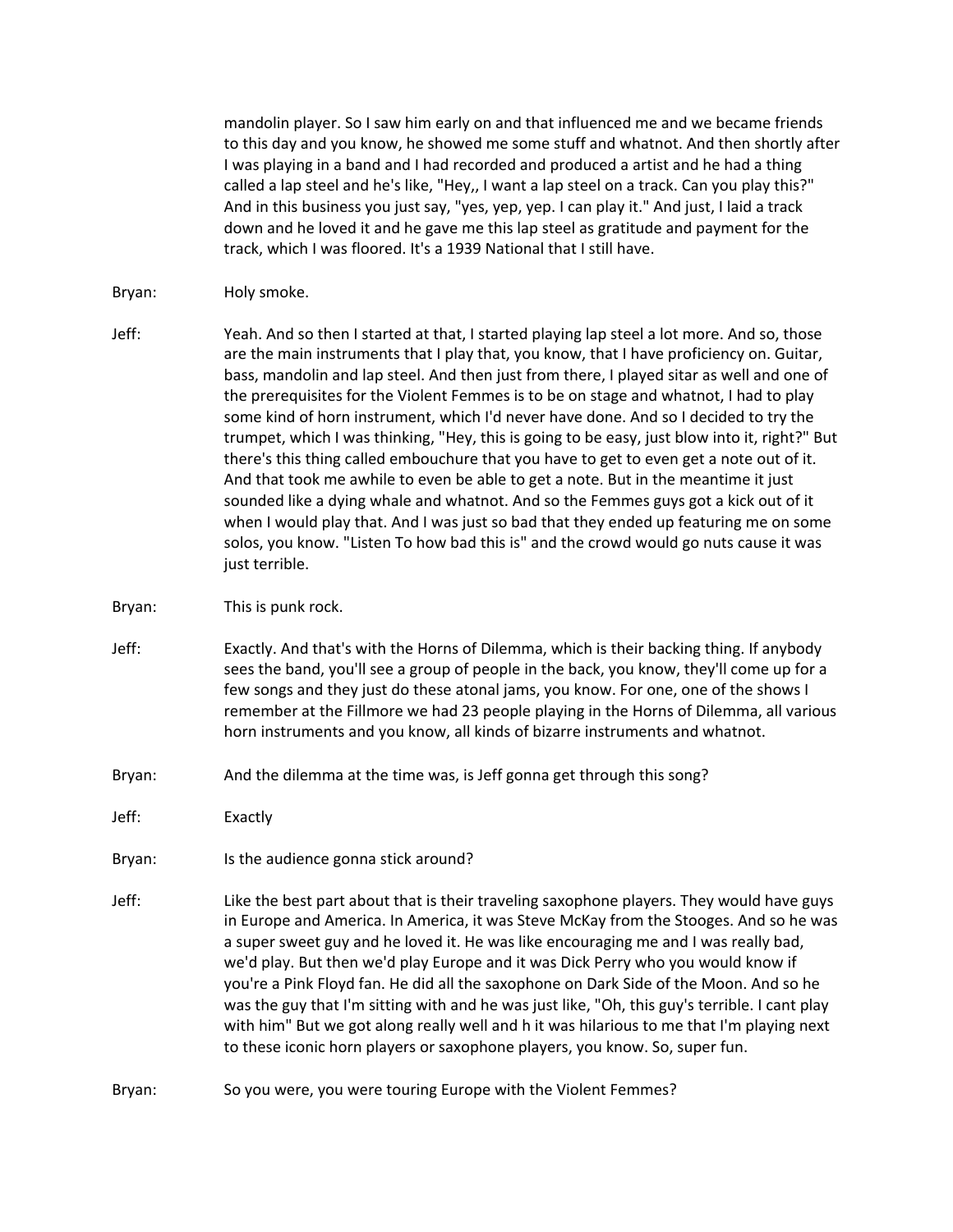| Jeff: | Yeah, yeah. All over. All over the world actually with them. |
|-------|--------------------------------------------------------------|
|       |                                                              |

- Bryan: And how many years did that last?
- Jeff: They broke up in 2007 then got back together again in 2012 for Coachella, where they did a reunion, and then that ended up being until 2016 and then they slimmed down their world touring and whatnot and, you know, changed managements and stuff. And it ended up, I got offers to do other things that were a little bit more lucrative and I had to eat. So I ended up exiting that, but still worked with them as well and the studio and various shows where, you know, if I'm in the town that they're at or they come to Milwaukee, I'll sit in with them. So yeah, we still have a great relationship together.
- Bryan: Right on. But when you're playing with the Femmes, are you in sort of in awe of the place that they hold in history? I mean you grew up in that era and I imagine because they're from the same town, they were a big part of your musical consciousness and upbringing.
- Jeff: Well, actually on my end, not really. I knew about them and I went to a show. I think the only time I had seen them was in 1985 at a festival we have here called Summerfest, which is the largest musical festival in the world. You should come check it out. It's amazing. So anyways, I went to this show. These girls we were with said "let's go see this band." And we ended up dancing all night and it was super fun and that was that. At that time I was more into progressive rock, jazz and things like that, you know, so I wasn't this fawning over, "Oh my God, Violent Femmes."
- Bryan: Yeah.
- Jeff: You know, which, which maybe helped for me to be, you know, not awestruck when I was with them. Like who? The Violent Femmes? You guys are still around?
- Bryan: Right.
- Jeff: That's how I looked at it and I didn't realize the scope of it. And then obviously, you know, touring the world with them and seeing the fanatic cult fan base that they have and you know, you're in a foreign country and nobody speaks English yet they're singing all the words to the song. So I began to realize that. And it's amazing. It's super cool. You know, they have a very unique footprint in the history of music, you know, without being this major, U2 type, or you know, that type of band,
- Bryan: Right? Yeah. They're not an arena type of band and they never were. But you're right. I mean, there's a cult status that I think that they still hold. And it's interesting how that works because you're in a band called Beatallica, right?

Jeff: Yup.

Bryan: Yeah. And, and it seems like, and we'll talk about that in a few minutes, but it seems like in Europe there are fan bases that really get into niche type of bands that don't make it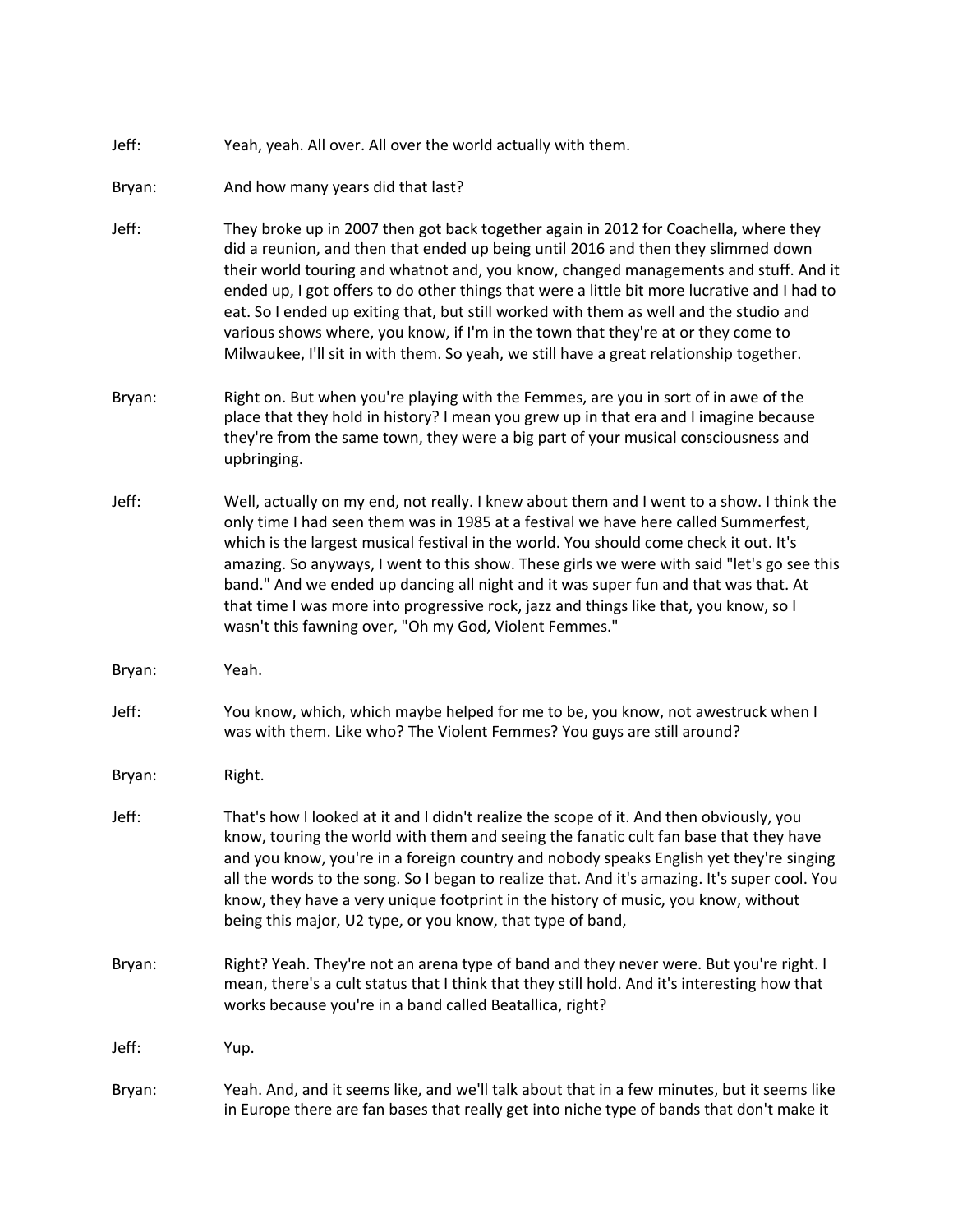big in America. But, you know, I'm thinking of like, one of the classic documentaries of the last decade was Anvil. I don't know if you ever saw,

Jeff: Yup I had them at the club that I book here in town.

Bryan: Oh really?

Jeff: Yeah, recently.

- Bryan: And I remember seeing that documentary and of course, I had not really heard of them when I was watching the documentary, but I see just how nuts the fans go in, was it Japan that they...? And and there's a lot of bands like that that just have these huge fan bases outside the US. And it sounds like the Violent Femmes really took advantage of that.
- Jeff: Yeah. Their first platinum records were in New Zealand and Australia. They were open arms welcomed in Australia, they're worshiped over there. And Bryan Richie ended up moving to Tasmania. So he's there now and has been for quite a few years. So that was one of the stops on our tours. We would do Australia around this time of year. And what was great for me is my father and my stepmother moved to Australia in the early 80s and I had never been there until the Femmes hired me. Like hey, we're going to Australia like, Oh, I'm going to go see my dad I haven't seen in forever. And he had came out to a show that was in Brisbane where they live and we're playing and I'm featured on a bunch of backing instruments and some solos and whatnot throughout the night. And he was just astounded. He didn't know, he had never seen me play. Plus my parents were divorced since the early 70s. He knew I played, but he never actually saw me perform. So that was a really cool thing for me to be able to go to this and see my father, connect with my father, and it was all through music.
- Bryan: Yeah, that's fantastic. And you get to travel the world and see places that you would never otherwise see.
- Jeff: Well one of the things when I was younger is I didn't want to go anywhere. I made this like pact, I don't want to go to New York city unless I'm going there with a band, going and playing. And I didn't want to go to LA unless I was going there with a band playing or producing a record or something like that,and all of that happened. So that's really cool.
- Bryan: That's awesome. Yeah, I sort of made that pact about the Sundance film festival. I went there one time a long time ago and it was like, you know what, I don't want to come back here unless I'm invited. I want to be part of this. I want to be part of the filmmaking community and that never happened. So I just went back as a buyer several more times. And then just recently I got invited to be part of the press there.

Jeff: Oh fantastic.

Bryan: Yeah. This is my first time going in January with press credentials.

Jeff: Oh, right on.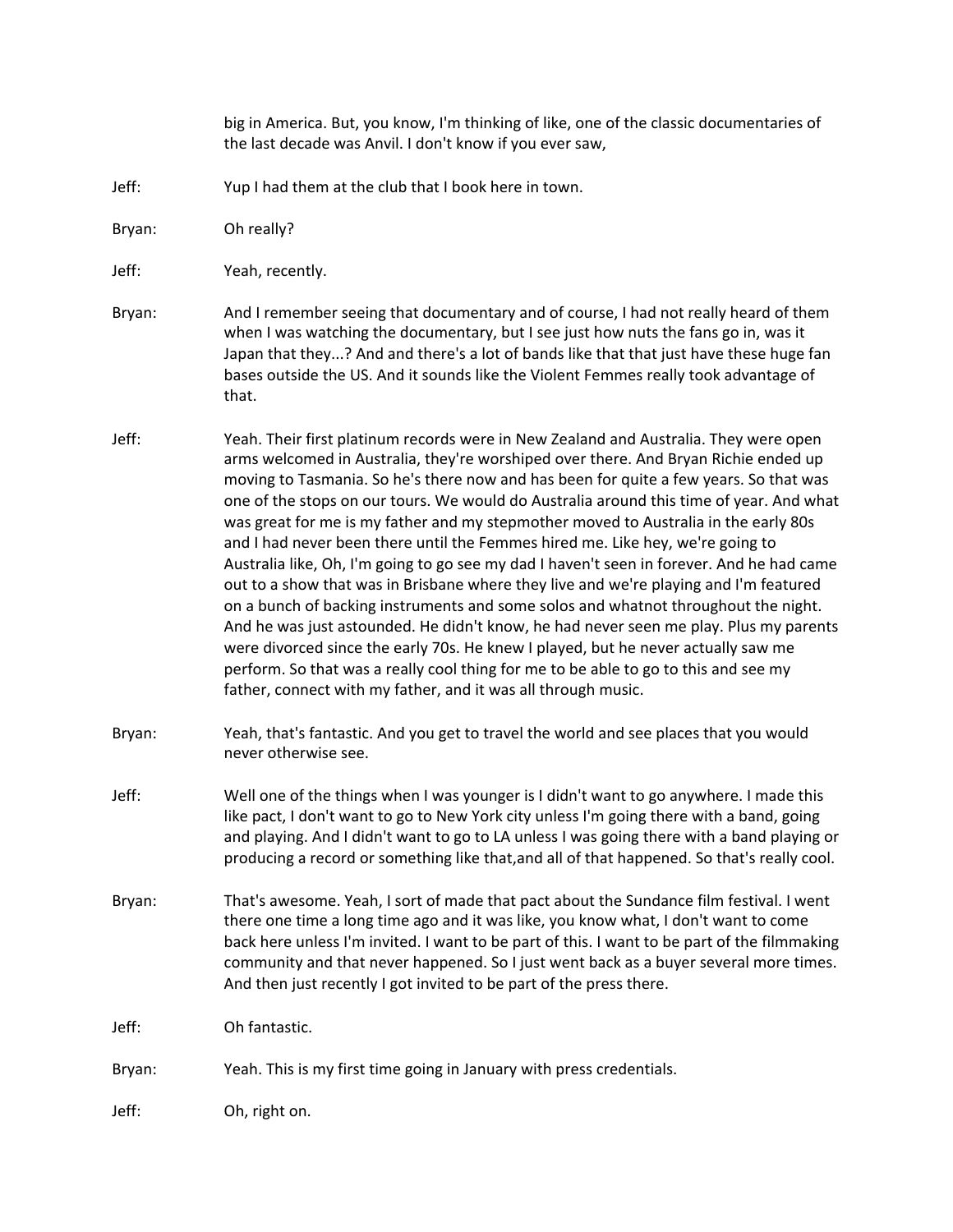## Bryan: Yeah. So I'll be on the red carpet.

Jeff: Yeah. Scoot past the lines.

- Bryan: Yeah, it's very exciting. But the Violent Femmes work sounds like it ended in about 2016 but then you recorded with them as well, right?
- Jeff: Yeah, well my touring part of it. Yeah. So you know, in the couple months of that was over the summer and we did a bunch of touring, and then shortly after that they called me up to do some recording with them in New York and we went to Electric Lady and did a live broadcast from Jimmy Hendrix's Studio, which was another incredible moment for all of us. Obviously just being in that space, playing and recording. And then I ended up recording some tracks with them at what was known as the Power Station in New York, which cranked out every album you would know in the 80s. Dire Straits' Money For Nothing, all that stuff. Sting. And so another yet another amazing studio that I got to record at with them. And then shortly after that would have been early 2017, they asked me to be their front of house engineer for the Australian tour. So it's kind of a kind of a bizarre thing. You know, I started out as a guitar tech and ended up playing with them, producing the records, then I was a front of house engineer.
- Bryan: What is the front of house engineer?
- Jeff: Uh the guy who mixes the band live, the live sound.
- Bryan: Nice.
- Jeff: Yeah. So I mean, I don't really know anybody else that has that. I haven't met anybody else that has that same type of, you know, it's kinda bizarre,
- Bryan: That's a neat trajectory. And really what's so cool and I, I've looked at your bio on your website, which is hamtoneaudio.com, right?
- Jeff: Yes.
- Bryan: And you have the most eclectic job history that, I mean, and it's all music related. but in terms of like playing in bands and recording and also being in charge of the, you know, you're the audio engineer for the Milwaukee Bucks and you're just doing all of these things that are sound, recording, and music related. When you were 12 years old and you're picking up that Hagstrom guitar and you're listening to your older brothers play, did you envision that you would be where you are today and that you would have had that trajectory?
- Jeff: No, not at that time because I simply wanted to be a guitar player and rock and roll band famous, you know, all that young type of thinking. I wanted to be good but I also wanted to be successful on guitar. And just from utilitarians aspect, I got into recording because it just, I never thought, okay, I'm going to start studying recording. You know, it really didn't exist back then. The only magazine with that was called Mixed magazine, it's very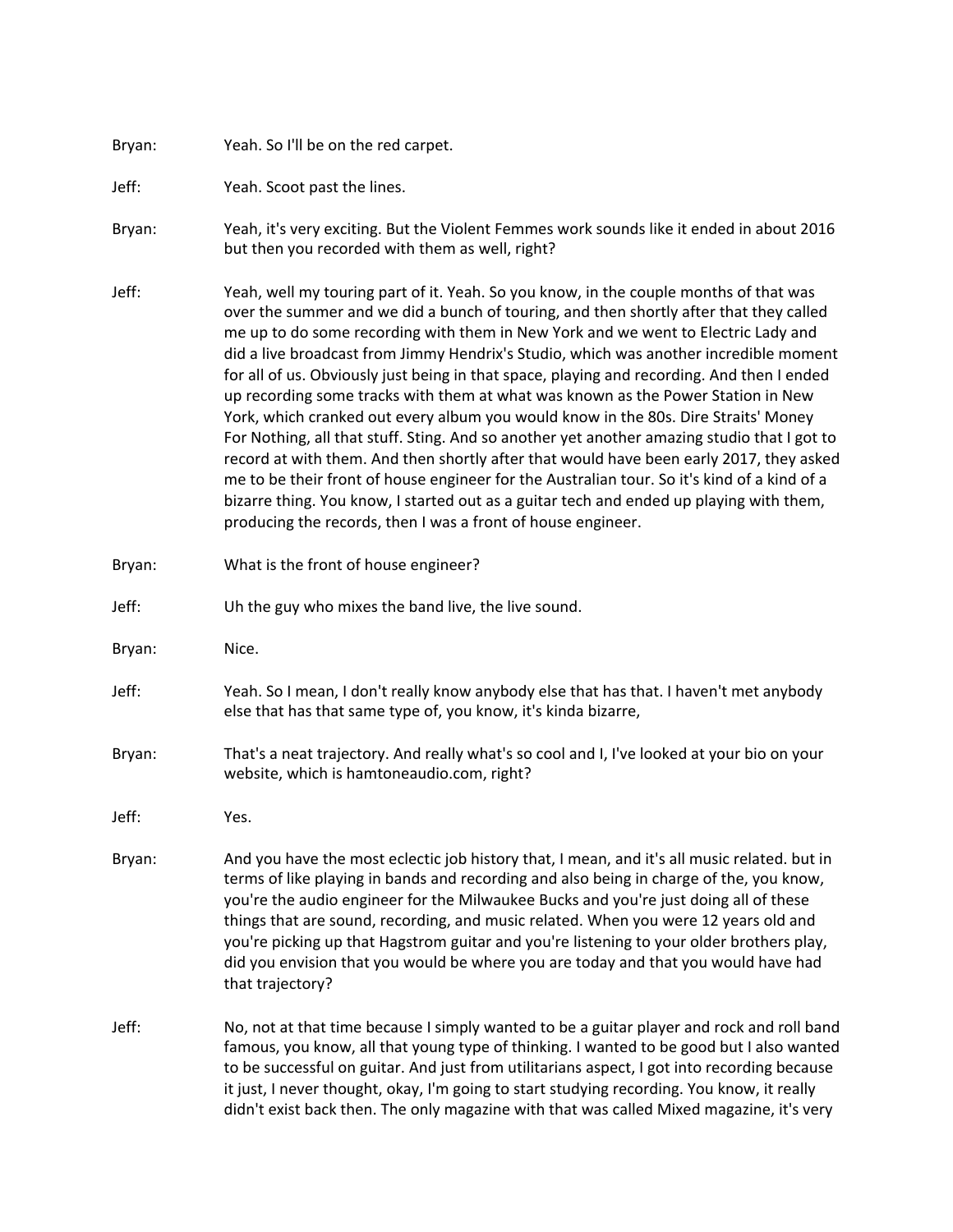high end, but there were no recording programs like there is today. There wasn't Full Sail recording or any of that stuff. But I never actually even thought about that as a career or anything. To me it was simply, okay, we wrote this song, now we want to record it. So the way I went about that is I had a boombox which was a cassette based thing with speakers that you carried around, for all the younger listeners,

- Bryan: Nice, making me feel old now.
- Jeff: Which I carried around with me all the time in school playing music, those are those days, you know, people had those. But anyways I would just set up this boombox in front of us and the band in the basement. Then we'd play the song and then I started thinking, well, I want to put a guitar solo. How do I do that? Like light bulb went off. Well, I'll just get another boombox put that at the other end of the room. Turn up what we just recorded from boombox one, crank it up really loud, put an amp in the middle of the two boom boxes, hit record on the new boombox, boombox two, and then hit play on the first one and then play along, do my solo. And that was like primitive overdubbing and you know, and that's how I did that for a while. And then a kid down the block actually got a four track cassette recorder, which was when they started to become a little bit more available to consumers and whatnot. And then I just delved into that. I would borrow that from him and you know, start recording the band and we had multi-track, we could do four tracks. I'm like, God, it's like the Beatles.
- Jeff: And I learned all kinds of techniques doing stuff on that four track. And I bought one for myself several years after that. And then what happened was bands around the neighborhood, "Hey, can you record me? You know, my band?" So I'd just do that. Even then, it was never even a thought to me, it was just like part of the whole package, you know. You played instruments well you've got to record. So it's the same, you know, you just deal with it. And then a band that I was in in the early 90s called True Heart Susie which was very popular around here in Milwaukee and regionally, we were at the desk of ? Records and all that stuff, didn't get the deal, but anyways we went in to record at a studio here in town called Cornerstone Recording, which was one of the only places in town at the time. And the engineer, you know, I was very particular, what I wanted to hear and how to go about it. And, and the engineer after the sessions was like, "you're really into this, do you want a job doing this?" And I'm like, wow. Yeah. So that was my introduction into actual commercial recording studio. And I haven't looked back since, you know, I've had a studio ever since.
- Bryan: Nice. It sounds like really kind of an organic journey to being a recording engineer because it's not like you're like, you know what? When I grow up, I want to be a recording engineer. It was more like, well, I want to be a bad ass musician and I want to play in bands and I want to have a body of work. And in order to do that, I need to learn how to record.
- Jeff: Exactly. And then so the production side of it to me is the same type of thing. It's like I never set out, "I want to be a producer." The only reason I call myself as a producer is because someone in the band that I'm recording says, "did that sound good?" So they're actually asking my opinion, and then that would lead to, "well, yeah, I think it would sound better if you changed this chorus," you know, "change that lyric," you know? So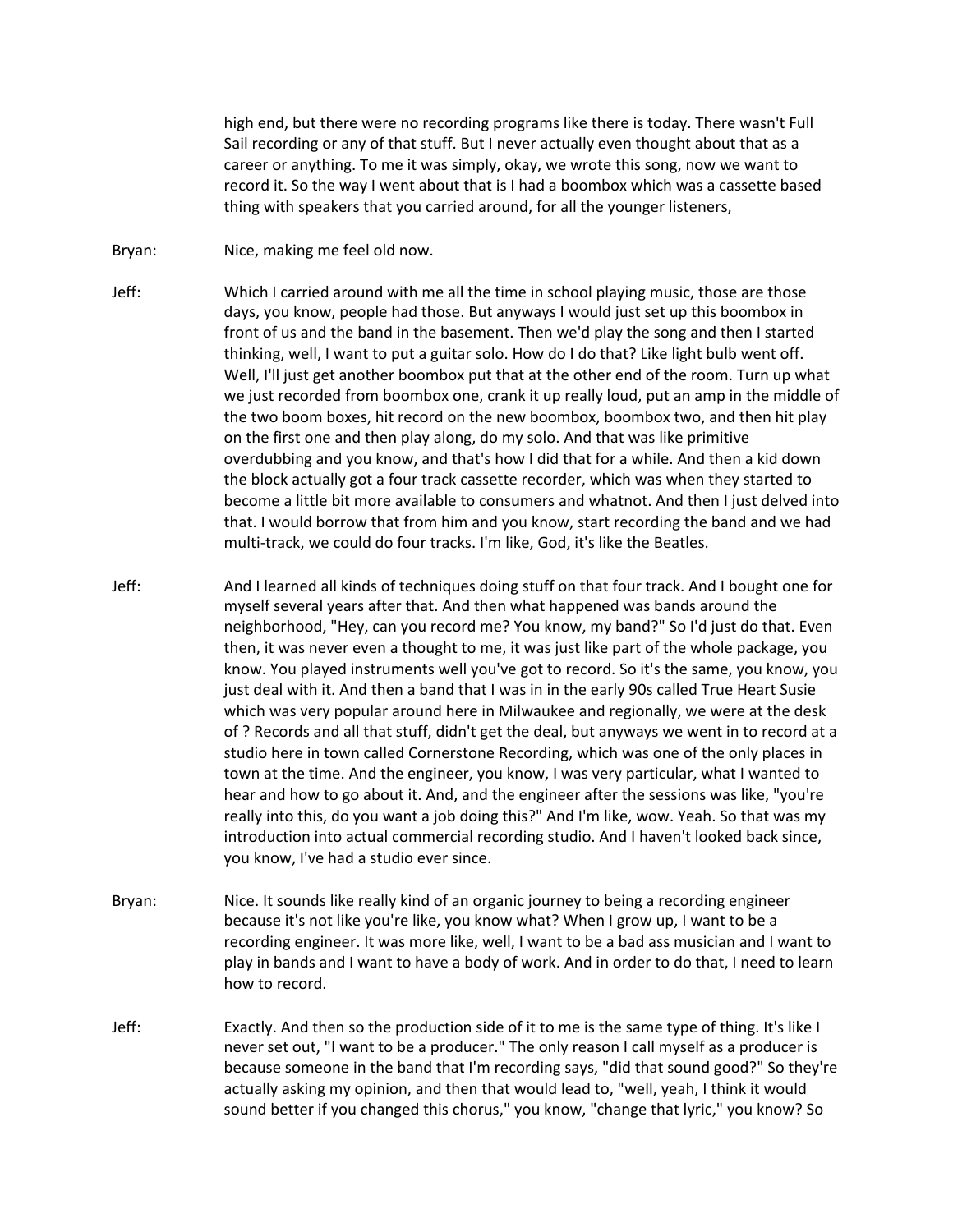now I'm a producer. And then what ended up happening in about the mid 90s with these bands at that particular studio, it was, you know, Milwaukee is a very vibrant music scene here that's an incredible original music scene. So I'm recording these bands and they were like, "wow, we really like how the record sounds, can you come out and mix us live?" And I'm just like, I've never done that at all other than with the bands when I was growing up, we'd have these primitive PA's and I would end up setting that up and turning on the microphones and what not. Once again, never thinking, "I'm Going to be a live sound engineer" Once again, it's part of the, "this is what you do because you know, the people have to hear us loud, so we have to have a PA." And so then that led to me getting into the live sound end of things. And thus here I am doing, you know, for the Bucks and Marquette's and various bands and the Violent Femmes. I've toured with them doing front of house and many, many other bands

Bryan: As you may have noticed, there are great resources and advice mentioned in all our episodes. And for many of them, we actually collect all of these resources for you in one easy place, our newsletter. You can go to dreampathpod.com/newsletter to join. It's not fancy, just an email about each week's episode, featured artists and resources to help you on your journey. Thanks. And now back to the interview.

- Jeff: Beatallica. Wow. You should all go and look at the Wikipedia page cause it's a very crazy, wild story. So they're friends of mine, the band's been around since 99 or something, 2000. So here in Milwaukee we have this thing that was started in a club in the early 80s that's called Spoof Fest. And the whole premise is you get together with your buddies, pick a band and you spoof them. So the idea is to play the music as good as you can, but make fun of their history and whatnot and camp it up on stage, you know? And so there'd be skits and whatnot involved with within the show. Each band can do like 20 minutes or 30 minutes, and it's still going on to this day and it's super popular here. We sell out two nights in a row at big clubs here and whatnot.
- Jeff: So back in the day as this was early on, these friends of mine got together and they decided, well let's do Beatles meet Metallica. And they got together and wrote a few songs and recorded a cassette that they're going to give out at this Spoof Fest event. And they were like early on in the bill and played their set throughout their cassettes and whatnot. The band wasn't called Beatallica at all. It was just, you know, this band. I wasn't at that particular one, so I don't remember if they named it anything. So anyways, they threw out this cassette and there was a guy in the audience that got the cassette, uploaded it onto his website, back then, which was in the early days of people having that. And he, from what I understand of the story, he got a million downloads from his site, from that cassette.
- Bryan: Oh my goodness.
- Jeff: And people were loving it. Then the next thing he got was a cease and desist "We're suing you" letter by Sony records. And he freaked out and the next thing he did was tracked down the singer of that and said, "Hey, you know, this is my name, blah blah. Yeah, I got that cassette and I uploaded it to my site and we have a million downloads."

Bryan: So tell us about Beatallica.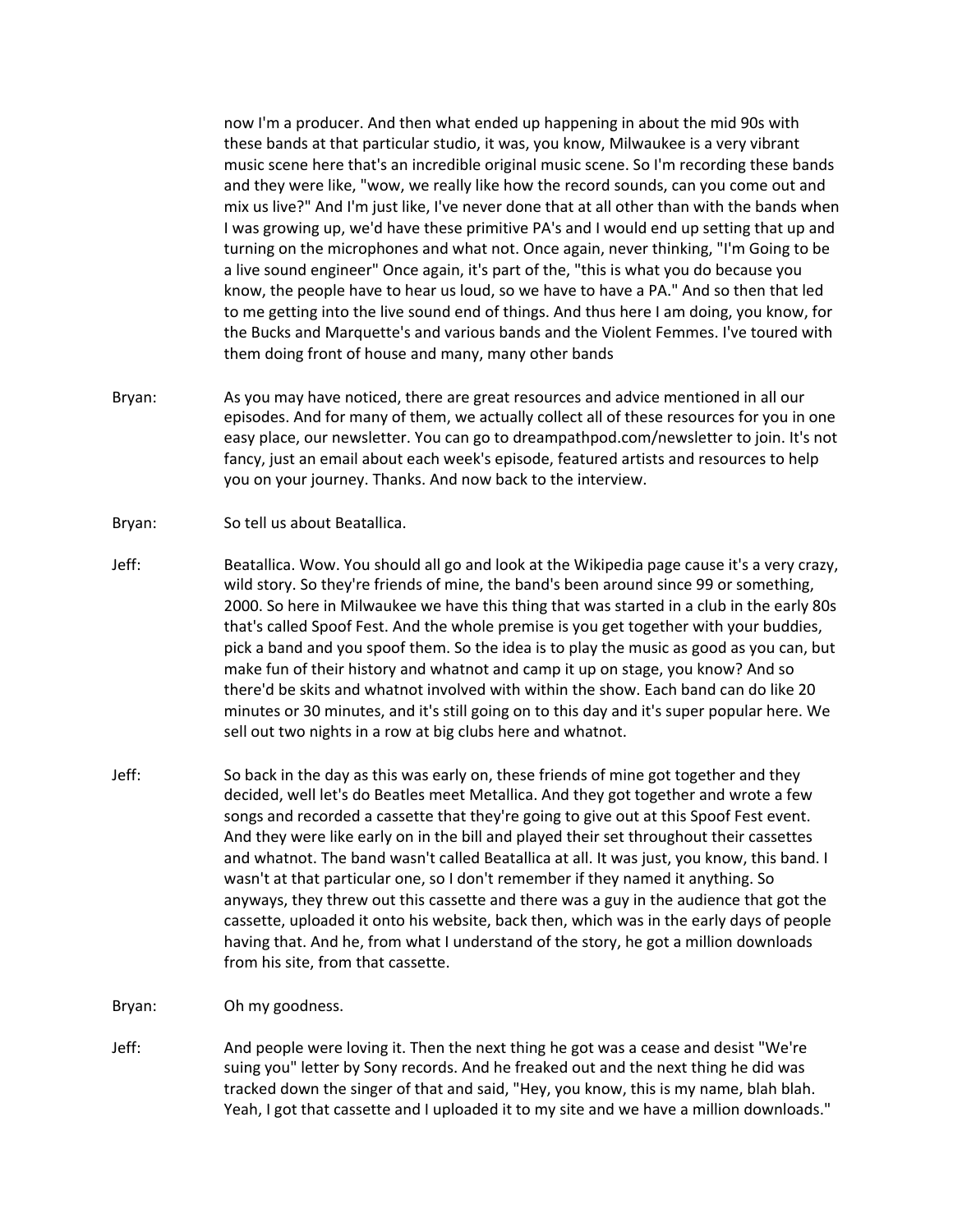And at this point, this isn't a band by the way. It was just made for a one off thing. A year later they're getting this call or like, what are you talking about? And the guy's like, "yeah, and I named it Beatallica and here's the thing, Sony's suing me for millions of dollars" and the singer is like, who is now the singer, he wasn't then cause the band didn't exist, He's like, "what the hell are you talking about?"

- Jeff: And he explained this and the the singers like "what the..." you know. So somehow or another Rolling Stone or NPR got a hold of this story and did a story on it, and it was on NPR and whatnot. Then Rolling Stone, I don't know which came first, but there was an article in Rolling Stone about it. And they picked it up and Lars read that article and he tracked down the singer's home phone number and called him at home. And his wife answered, the singer's wife answered, and she wasn't a metal head. She doesn't know any of that stuff. And he's like, "yea this is Lars Ulrich from Metallica, I'm looking for a Michael Tierney." She's like, "honey, honey, there's a Lars on the phone for you" And he was in the other room and he's like, "ah, screw them. That's my friends messing with me. Just hang up." So she hangs up, Lars calls back, he's like, "this is Lars Ulrich, I want to talk to Michael about Beatallica." And she's like, what? And so finally he got on the phone and he's like, "look, quit fucking messing with me here." You know, he's about to hang up, Lars is like, "don't hang up, don't hang up."
- Jeff: And then the singer is very, very, knowledgeable about all things heavy metal and Beatles and whatnot. He can tell you who played on what record and whatnot, blah, blah, blah. So they started talking and Lars is like, "you know what, fuck Sony." Excuse my French, he literally said that. And he's like, "we're going to give you our legal team for free to fight Sony, and you guys can use whatever you want from us because we think this is hilarious."
- Bryan: That's great
- Jeff: Yeah. And so then Sony got wind of that and they dropped the lawsuit with the caveat that they retain 100% royalties and worldwide distribution, is the story that I know. So from that then the band got signed to a label called Oglio, which is a comedy label, but also a label that would have classic rock guys like Ray Manzarek, they released a couple of his solo records. But you know, they had George Lopez as a big comedian on the record. So it's kind of this mixture of classic rock side guys and then comedy. So the band signed to them and then the worldwide distribution was through Sony, which is fantastic cause it went everywhere and all around the world. And then the booking agents started calling and 20 years later, here we are. We just signed a deal for playing a festival in Moscow coming up in May, and Montreal. And so we've been all around the world as well.
- Bryan: Oh my goodness.
- Jeff: So, perfect timing. So when the Femmes broke up in 2007 briefly, you know, I was back in Milwaukee, didn't have a gig. They called me and were like, "Hey, do you want to audition for this Beatallica?" My line like I used with the Violent Femmes, I said "you guys are still around?" Fortunately they didn't say, "screw off, we're getting somebody else." So I auditioned for them and the reason that happened was I was in a thrash band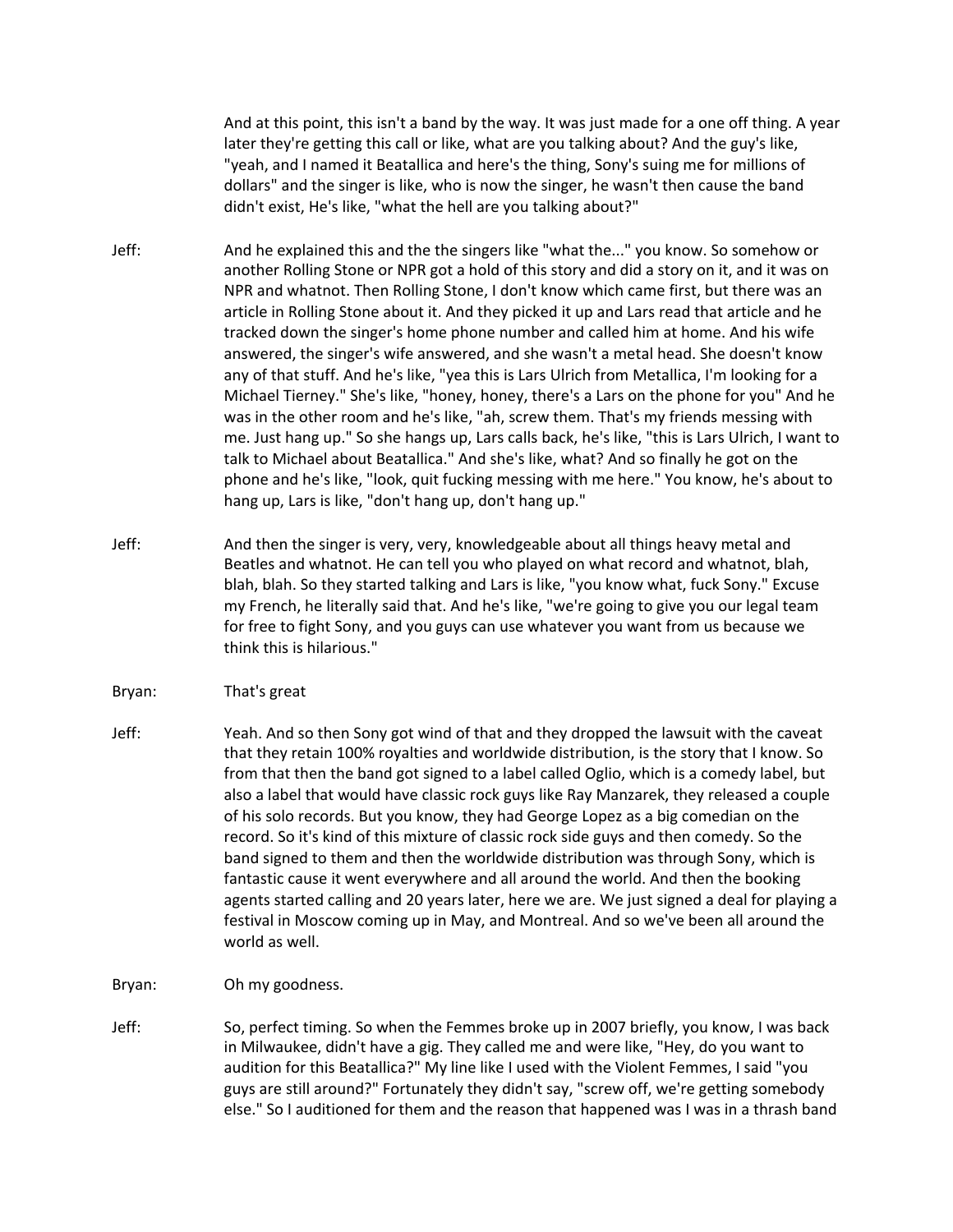|        | called 911 back in the day, in the 80s and whatnot. And we played with everybody. Like<br>Nirvana's first show in Milwaukee on the Bleach tour was with us on a Tuesday night at<br>a club.                                                                                                                                                                                                                                                                                                                                                                                                                                                                                                                                                                                                                                                                                                                                                                                                                                                                                                                                                                                                                                                                                                   |
|--------|-----------------------------------------------------------------------------------------------------------------------------------------------------------------------------------------------------------------------------------------------------------------------------------------------------------------------------------------------------------------------------------------------------------------------------------------------------------------------------------------------------------------------------------------------------------------------------------------------------------------------------------------------------------------------------------------------------------------------------------------------------------------------------------------------------------------------------------------------------------------------------------------------------------------------------------------------------------------------------------------------------------------------------------------------------------------------------------------------------------------------------------------------------------------------------------------------------------------------------------------------------------------------------------------------|
| Bryan: | Oh my goodness.                                                                                                                                                                                                                                                                                                                                                                                                                                                                                                                                                                                                                                                                                                                                                                                                                                                                                                                                                                                                                                                                                                                                                                                                                                                                               |
| Jeff:  | And we opened up for, Fugazi's first show was with us in this 911 band.                                                                                                                                                                                                                                                                                                                                                                                                                                                                                                                                                                                                                                                                                                                                                                                                                                                                                                                                                                                                                                                                                                                                                                                                                       |
| Bryan: | Wow.                                                                                                                                                                                                                                                                                                                                                                                                                                                                                                                                                                                                                                                                                                                                                                                                                                                                                                                                                                                                                                                                                                                                                                                                                                                                                          |
| Jeff:  | So the singers band back then opened up for us and he called me up, you know, 25<br>years later he's like, "Hey, do you still know how to thrash pick?" And I'm like, "yeah, of<br>course. It's like riding a bike," you know. And so I auditioned and got the gig and now I<br>am Grg Hammettson III of Beatallica, going on my 15th year with them.                                                                                                                                                                                                                                                                                                                                                                                                                                                                                                                                                                                                                                                                                                                                                                                                                                                                                                                                         |
| Bryan: | That's your alter ego?                                                                                                                                                                                                                                                                                                                                                                                                                                                                                                                                                                                                                                                                                                                                                                                                                                                                                                                                                                                                                                                                                                                                                                                                                                                                        |
| Jeff:  | Yup, cause we all have the alter ego names. Some of them are pretty hilarious.                                                                                                                                                                                                                                                                                                                                                                                                                                                                                                                                                                                                                                                                                                                                                                                                                                                                                                                                                                                                                                                                                                                                                                                                                |
| Bryan: | That's great. So if Sony maintains a hundred percent royalties, does that mean album<br>sales, I mean, can you guys.                                                                                                                                                                                                                                                                                                                                                                                                                                                                                                                                                                                                                                                                                                                                                                                                                                                                                                                                                                                                                                                                                                                                                                          |
| Jeff:  | For publishing. For the publishing.                                                                                                                                                                                                                                                                                                                                                                                                                                                                                                                                                                                                                                                                                                                                                                                                                                                                                                                                                                                                                                                                                                                                                                                                                                                           |
| Bryan: | Oh, for publishing. Okay.                                                                                                                                                                                                                                                                                                                                                                                                                                                                                                                                                                                                                                                                                                                                                                                                                                                                                                                                                                                                                                                                                                                                                                                                                                                                     |
| Jeff:  | Yeah. So you still get what's called mechanical, which is very little, but the publishing is<br>where it's at, but that was their deal. And otherwise they're like, well, we're just going to<br>shut you down. You know, this can't exist. We're not giving you any rights to use Beatles<br>in any way, shape or form.                                                                                                                                                                                                                                                                                                                                                                                                                                                                                                                                                                                                                                                                                                                                                                                                                                                                                                                                                                      |
| Bryan: | Right.                                                                                                                                                                                                                                                                                                                                                                                                                                                                                                                                                                                                                                                                                                                                                                                                                                                                                                                                                                                                                                                                                                                                                                                                                                                                                        |
| Jeff:  | And unfortunately what ended up happening with that was we released a few records<br>on Oglio and we were up for our option and they said, "yeah, we'll do another record."<br>Some new president or something of Sony got wind of us somehow, we don't know, I<br>think he got tagged in an email or whatever talking to our label, and he was like, "I don't<br>know why you guys are allowed to do this. This is an abomination on the Beatles, blah,<br>blah blah." On and on. And so when we were recording about to record our last record<br>with Oglio, which is called Abbey Load. They would not allow us to do our own lyrics,<br>which we had always done, which was the whole thing. That's the part of it. Yeah. It's<br>like making fun of the metal scene. They wouldn't allow us to do that. Their contractor<br>with us said, you can release this record, but you have to use the original lyrics and<br>melodies. And we went all back and forth and I was like, screw this, we're not going to<br>do that. And I said to them, well, if we do this, then maybe we can get more<br>opportunities for licensing for films and whatever. Because it's not a weird publishing<br>thing, because Beatallica is strange, it's its own entity. We've talked at Harvard and Yale |

because it's its own thing, we're not a parody band like Weird Al, you know. We actually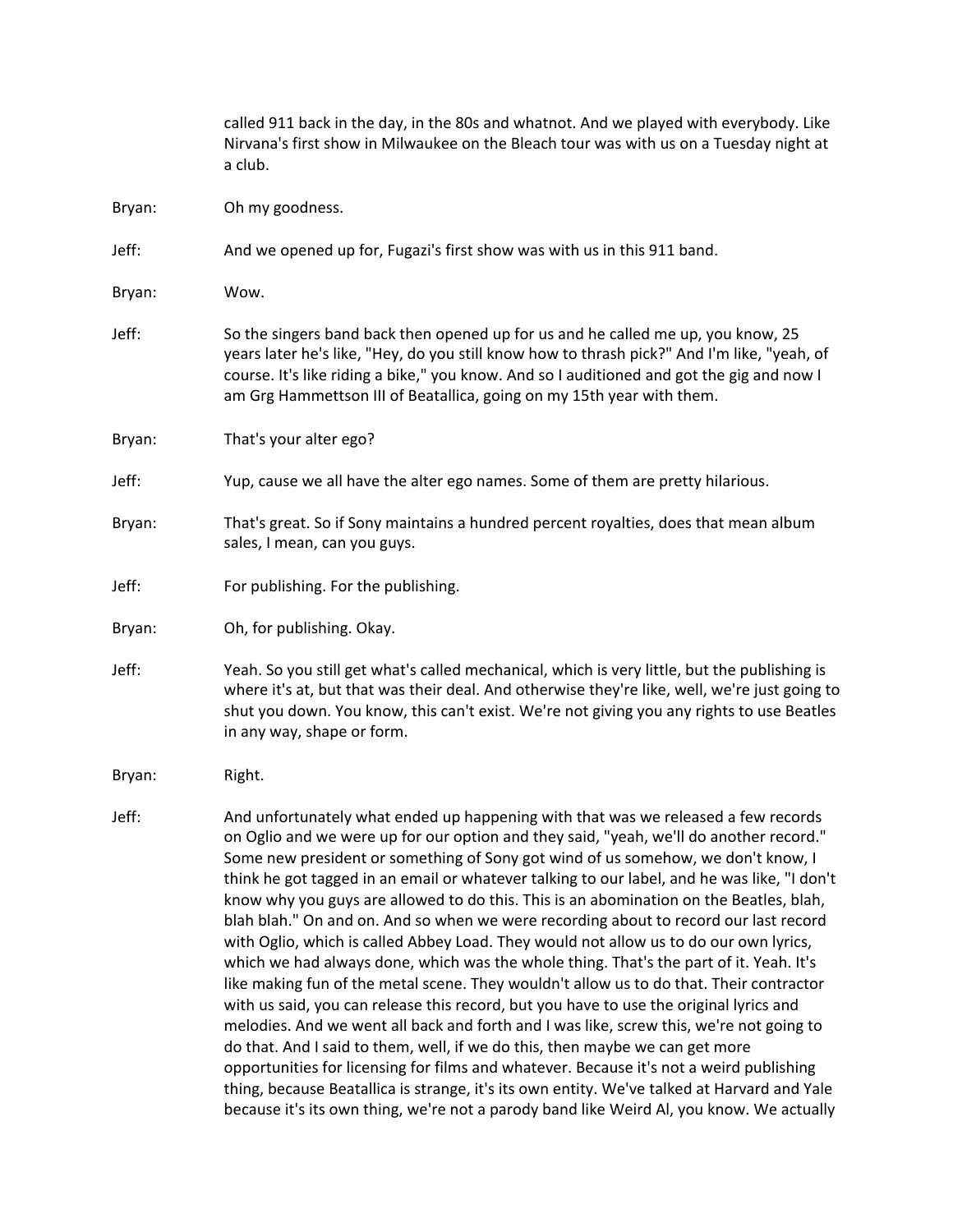|        | take songs that I say they smell like Beatles and Metallica and we create our own songs<br>out of it.                                                                                                                                                                                                                                                                                                                                                                                                                                                                                                                                                                            |
|--------|----------------------------------------------------------------------------------------------------------------------------------------------------------------------------------------------------------------------------------------------------------------------------------------------------------------------------------------------------------------------------------------------------------------------------------------------------------------------------------------------------------------------------------------------------------------------------------------------------------------------------------------------------------------------------------|
| Bryan: | Right.                                                                                                                                                                                                                                                                                                                                                                                                                                                                                                                                                                                                                                                                           |
| Jeff:  | But you know, there's some songs that we do parody and we just changed the lyrics and<br>whatnot. But anyways, that was insane, crazy stuff for publishing lawyers to deal with.<br>And still to this day they don't know how to do it. So anyways, I talked the band into<br>doing this last record, you know, just for the possibility. It's almost a Beatles parody so<br>then we can get more publishing opportunities and whatnot.                                                                                                                                                                                                                                          |
| Bryan: | So it sounds complicated.                                                                                                                                                                                                                                                                                                                                                                                                                                                                                                                                                                                                                                                        |
| Jeff:  | Yeah. Oh yeah. For on the legal side. Absolutely. It's totally nuts.                                                                                                                                                                                                                                                                                                                                                                                                                                                                                                                                                                                                             |
| Bryan: | Well, if you guys are looking for a lawsuit on copyright infringement of your material,<br>you may want to look at the movie Yesterday, which used Hey Dude. Just ripped it right<br>off, didn't they?                                                                                                                                                                                                                                                                                                                                                                                                                                                                           |
| Jeff:  | And we have a great story of that, of course.                                                                                                                                                                                                                                                                                                                                                                                                                                                                                                                                                                                                                                    |
| Bryan: | Really?                                                                                                                                                                                                                                                                                                                                                                                                                                                                                                                                                                                                                                                                          |
| Jeff:  | Yes. So our video guy's nickname is Weber. And he's involved in video, although he goes<br>all over the world and whatnot. And he loved the band early on, he's done all of our<br>videos. And so he got wind of that and it was in that trailer, and he was at the premier in<br>New York of that film. And he met the director and he talked to the director of that, I<br>can't remember his name. And he was like, "Hey man, it's so great that you used a<br>Beatallica reference, Hey Dude." and the directors like, "who?" He's like, "you don't<br>know who that is?" And he was like, no, and he gave him the record and the guy's like,<br>"Oh my God, this is great." |
| Bryan: | He's like, "Oh shit".                                                                                                                                                                                                                                                                                                                                                                                                                                                                                                                                                                                                                                                            |
| Jeff:  | And that's what he said to him, he's like, "so are you guys gonna sue me? We're like,<br>"no, no, no, it's fine. I just got a laugh." But now we're on his radar. And he was like,<br>"yeah, I'll try to use you guys for some stuff."                                                                                                                                                                                                                                                                                                                                                                                                                                           |
| Bryan: | Oh that's cool.                                                                                                                                                                                                                                                                                                                                                                                                                                                                                                                                                                                                                                                                  |
| Jeff:  | Yeah, and that's the bizarre thing about this band. We've got just a wide range of fans all<br>over the world. Like Dream Theaters Mike Portnoy, the drummer, you know, he loves<br>us. We've opened up for them. He'll play with us like literally on the drums for a few<br>songs. It's kind of bizarre. And getting back to suing, there's actually a tribute band in<br>South America in Brazil.                                                                                                                                                                                                                                                                             |
| Bryan: | Of Beatallica?                                                                                                                                                                                                                                                                                                                                                                                                                                                                                                                                                                                                                                                                   |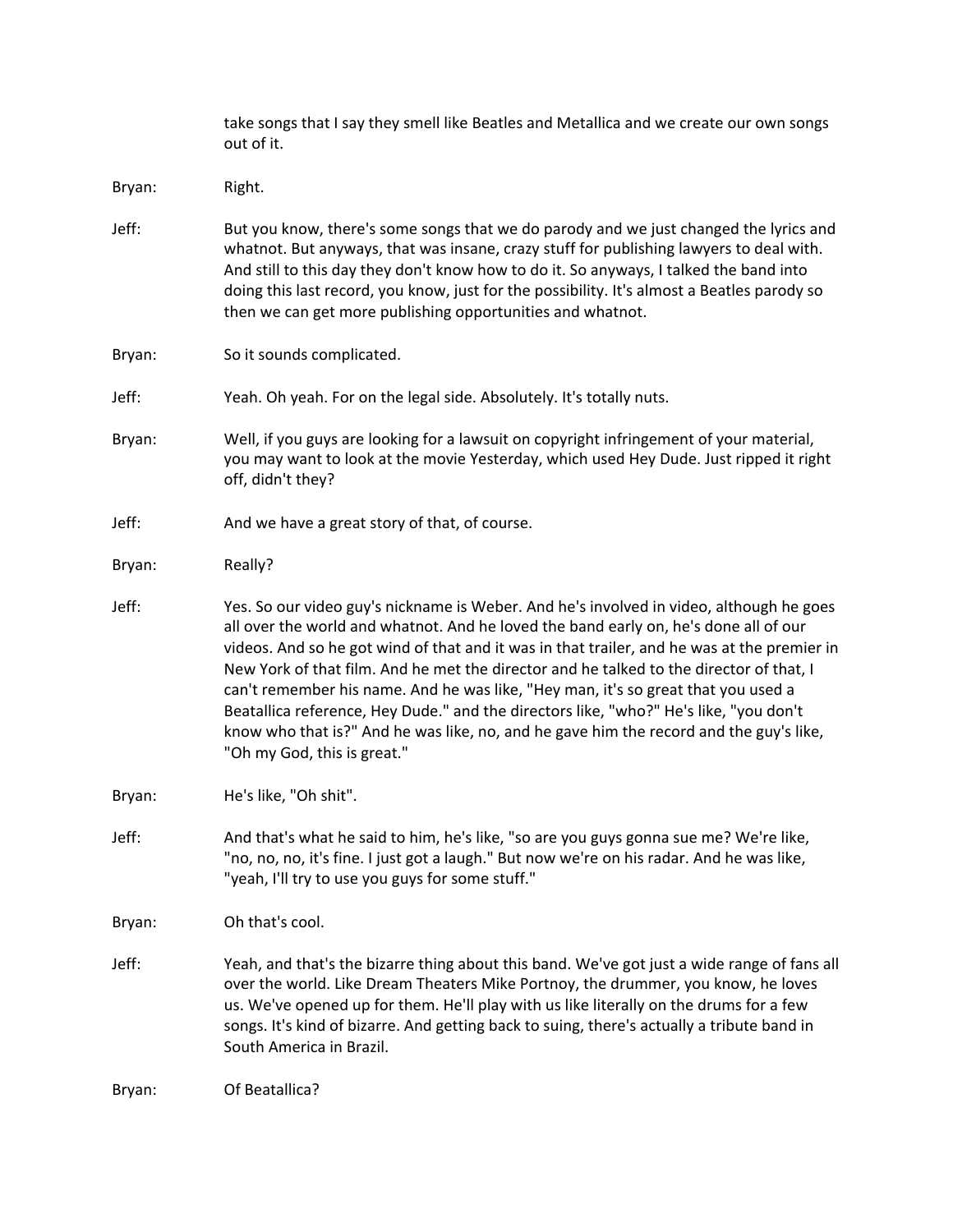| Jeff:  | Beatallica Tribute band. How does that work, you know?                                                                                                                                                                                                                                                                                                                                                                                                                                                                                                                                                                                                                                                                                                                                                                                                                                                                                                                                                                                                                                                                                                                                                |
|--------|-------------------------------------------------------------------------------------------------------------------------------------------------------------------------------------------------------------------------------------------------------------------------------------------------------------------------------------------------------------------------------------------------------------------------------------------------------------------------------------------------------------------------------------------------------------------------------------------------------------------------------------------------------------------------------------------------------------------------------------------------------------------------------------------------------------------------------------------------------------------------------------------------------------------------------------------------------------------------------------------------------------------------------------------------------------------------------------------------------------------------------------------------------------------------------------------------------|
| Bryan: | That's so meta. It's like there's so many layers to this.                                                                                                                                                                                                                                                                                                                                                                                                                                                                                                                                                                                                                                                                                                                                                                                                                                                                                                                                                                                                                                                                                                                                             |
| Jeff:  | That's what I'm saying. Go do the research, it's bizarre, but it's still going, you know, we<br>just treat it like, Oh, whatever. You know, it's every couple of years we'll get a call. And I<br>think because of that movie our website was blowing up with messages, "Oh my God,<br>you guys, I saw you with Ed Sheeran" and all this. So now we're getting offers again to<br>play these major festivals all over the place.                                                                                                                                                                                                                                                                                                                                                                                                                                                                                                                                                                                                                                                                                                                                                                      |
| Bryan: | So how did Moscow happen?                                                                                                                                                                                                                                                                                                                                                                                                                                                                                                                                                                                                                                                                                                                                                                                                                                                                                                                                                                                                                                                                                                                                                                             |
| Jeff:  | They just phoned up the singer. The singer handles all of that stuff and we don't actively<br>seek out anything. Like it's                                                                                                                                                                                                                                                                                                                                                                                                                                                                                                                                                                                                                                                                                                                                                                                                                                                                                                                                                                                                                                                                            |
| Bryan: | Like hey we need to get a gig in Moscow.                                                                                                                                                                                                                                                                                                                                                                                                                                                                                                                                                                                                                                                                                                                                                                                                                                                                                                                                                                                                                                                                                                                                                              |
| Jeff:  | Exactly. You know, they find us and it's always some kind of metal festival or a Beatles<br>festival that that calls us.                                                                                                                                                                                                                                                                                                                                                                                                                                                                                                                                                                                                                                                                                                                                                                                                                                                                                                                                                                                                                                                                              |
| Bryan: | Yeah. Well that should be interesting. Would that be your first time in Moscow?                                                                                                                                                                                                                                                                                                                                                                                                                                                                                                                                                                                                                                                                                                                                                                                                                                                                                                                                                                                                                                                                                                                       |
| Jeff:  | Yes. Yep. For the whole band.                                                                                                                                                                                                                                                                                                                                                                                                                                                                                                                                                                                                                                                                                                                                                                                                                                                                                                                                                                                                                                                                                                                                                                         |
| Bryan: | Yeah. Be careful there man.                                                                                                                                                                                                                                                                                                                                                                                                                                                                                                                                                                                                                                                                                                                                                                                                                                                                                                                                                                                                                                                                                                                                                                           |
| Jeff:  | Oh yeah, I know. And the Femmes didn't get out that far as well. Like Beatallica, we got<br>out to Hungary, that was as far East as we did with Beatallica. And the Femmes, we<br>played Istanbul, was the furthest out. So yeah, just looking forward to going to mother<br>Russia.                                                                                                                                                                                                                                                                                                                                                                                                                                                                                                                                                                                                                                                                                                                                                                                                                                                                                                                  |
| Bryan: | Right on. So tell me how you connected with Dennis DeYoung and Uriah Heep? Because<br>I see that on your resume as well.                                                                                                                                                                                                                                                                                                                                                                                                                                                                                                                                                                                                                                                                                                                                                                                                                                                                                                                                                                                                                                                                              |
| Jeff:  | So the Dennis DeYoung thing happened, the Violent Femmes were doing some shows in<br>Southern California and we never carried gear, we just did what's called renting the back<br>line, and the back line is the amps and things like that. So we carry guitars and that's it.<br>And the company that we hired or was hired for us to provide our amps and whatnot,<br>the guy showed up and his name is John Oshima, and he lives in San Francisco. That's his<br>company. And he happened to be at that show and he at the time he was also tour<br>manager for Gwen Steffani and Steve Miller and Dennis DeYoung. So and this company's<br>a side thing, so just by chance he happened to be, you know, none of his guys could<br>make it to this gig and or he wanted to go see the Femmes or something. And so he was<br>there with the gear and I was the liaison to the band, cause I'm still a guitar tech with<br>the Femmes. So I met him, I'm setting up everything and you know, I played the show<br>and I tear down everything, load it back up with them and he looks at me, he's like,<br>"you're amazing man." I'm like, "why? What's up?" He's like, "I just saw you deal with all |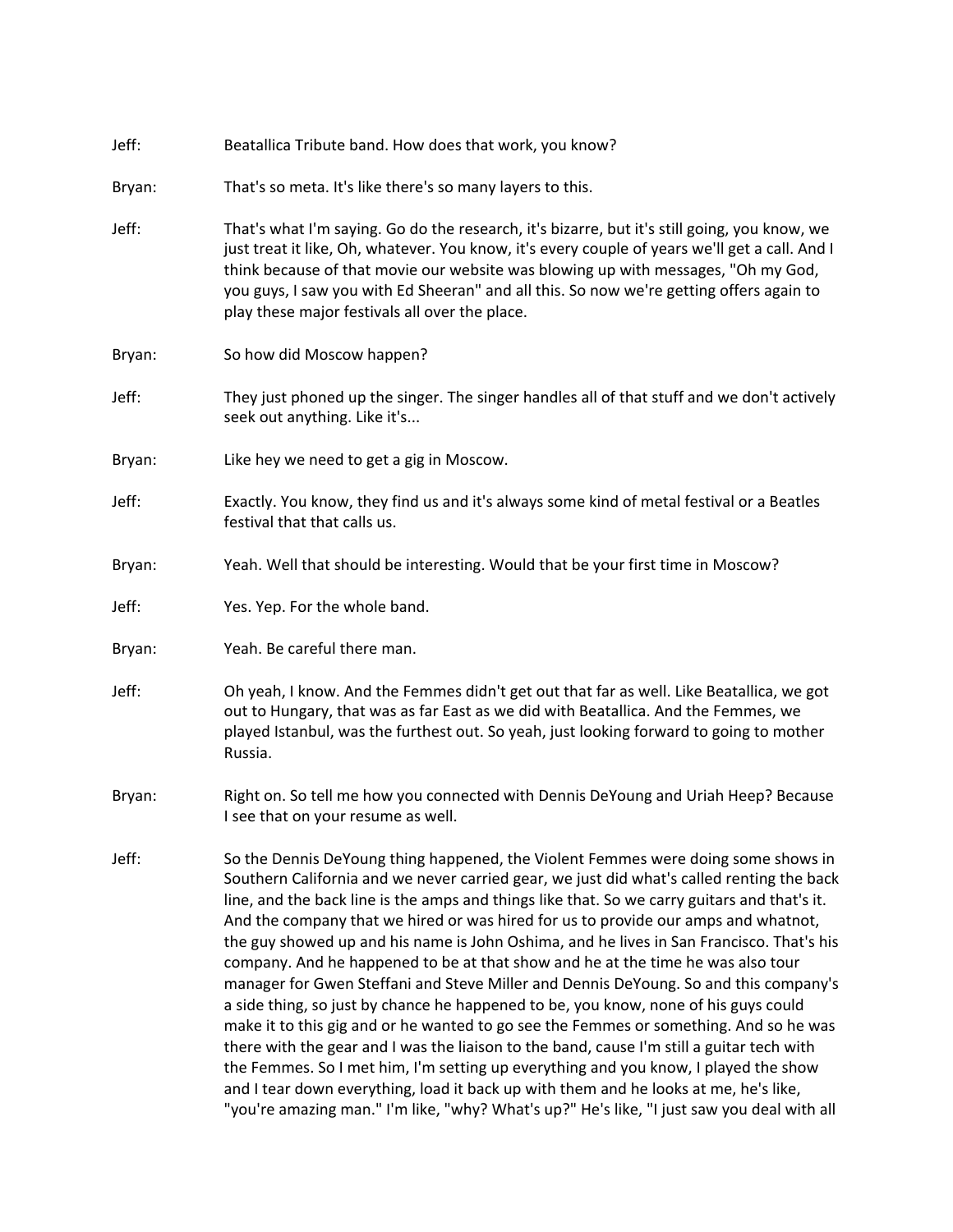the gear and everything and play the entire show with these guys and tear it down." and he's like, "where are you based out of?" I'm like, Milwaukee. He's like, that's great cause I'm managing Dennis DeYoung and I need somebody in that region for shows to do backline. And I'm like, great, call me up, you know? So I got that call, did a couple of gigs with Dennis and was backstage talking to him and he's just reminiscing about, you know, "I miss the 70's when, you know, real guitar players had Gibsons, Les Pauls and Marshall Stacks. And I just love that. And now they have all these boutique-y small amps and all this." And he looks at me, he goes, "you look like a rocker. I bet you have a Les Paul and a Marshall Stack" and I was like, "as a matter of fact, Dennis, that's my setup."

#### Bryan: No way.

Jeff: And then I proceeded to tell him the story. It's like, you know, one of the first songs I ever learned on my own that I was really proud of was Suite Madame Blue. He's like, "Oh, that's great." He's Like, "you know what, there's a couple of songs that we play," and they only had one guitar player at the time. I think they have two now or he has two now. He's like, "you know what? Why don't you play rhythm guitar back by the monitor console on like four or five songs?" I'm like, "I'd be honored to."

#### Bryan: Oh wow

- Jeff: I ended up like, Come Sail Away, Suite Madame Blue, Rockin' the Paradise, all these. And I'm back by the monitor console. You know, he's like, "you're not in the video, you're not in the pictures. Nobody knows you. So I just want you to be back by the monitors. You know, you're not a member of the band."
- Jeff: I'm like, I don't care. It's fine. But every night he would come, he would run across the stage and like give me the heavy metal horns and then run back. So here I am like, this surreal moment over here, I'm playing Come Sail Away with the guy who wrote it. And Suite Madame Blue, one of the first songs I ever figured out in my entire life, you know.
- Bryan: And that's why you listed as ghost rhythm guitar? Because he's hiding you back there?

| Correct. Correct. |
|-------------------|
|                   |

- Bryan: So What happened to Styx, what happened to the band?
- Jeff: They went through a bunch of stuff that you'd have to go and research. I don't want to get into any of that. That was way before my thing.
- Bryan: Yeah. So, but he's obviously able to use that music and play it.
- Jeff: Yeah. Oh yeah.. And he still performs, it's mainly regionally in the Midwest area that he does I've noticed. But yeah, he still plays.

Bryan: His voice is incredible.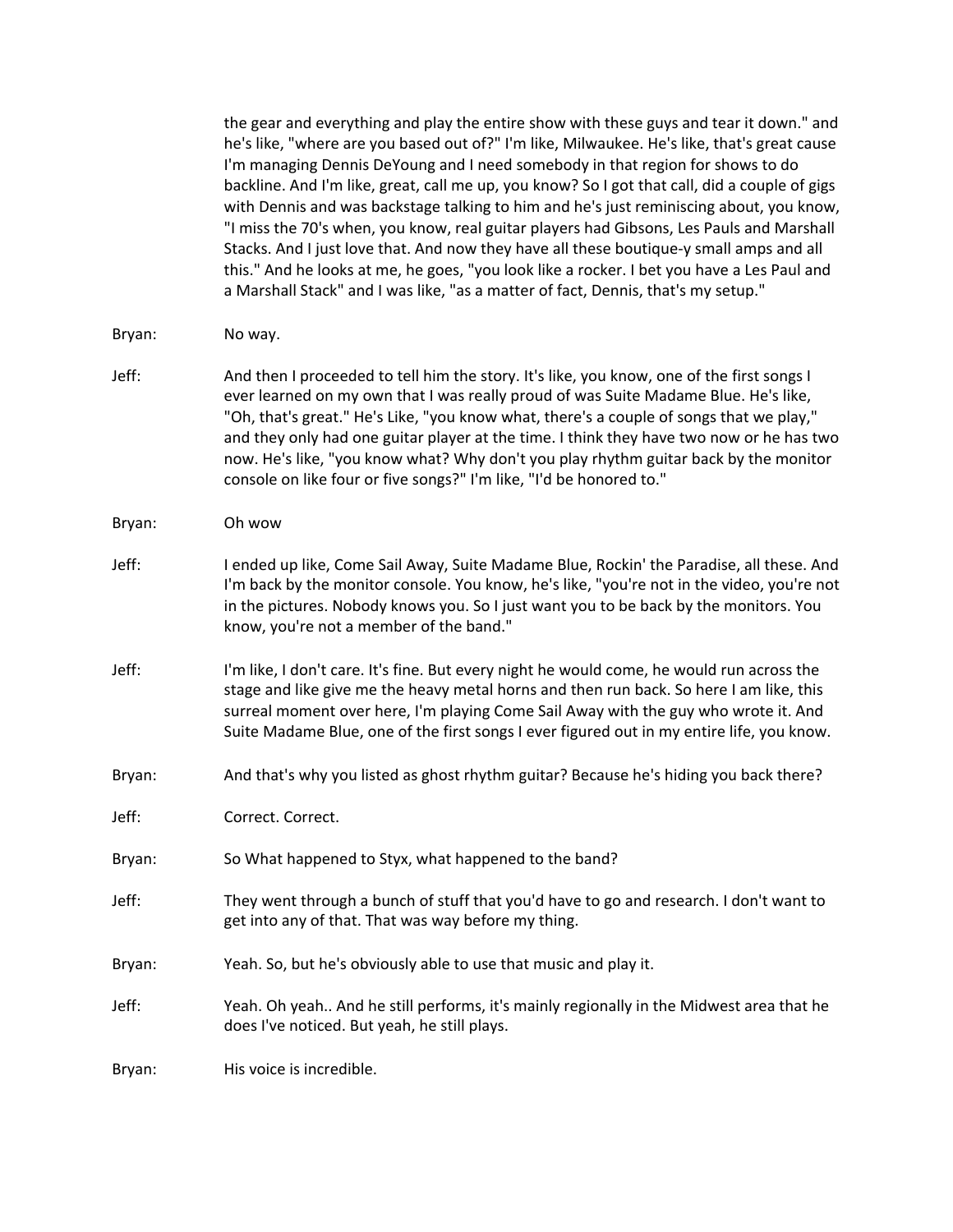- Jeff: Oh yeah. It's great. And then the Uriah Heep thing is kind of funny as well. So way back when I started, when I had the four track recording things, I worked at a local records store that was called Mainstream, it was the big chain here in Wisconsin, Mainstream Records. And one of the young kids that worked there, he asked me one night, "Hey, I got this song, can you record it for me?" And so he went back to my, I was living still at home at the time, and went to my bedroom that I had turned into a "recording studio," with quotation marks. And recorded his song. And I played slide guitar on this particular song that this kid had written.
- Jeff: Fast forward 20 years later or something, he's the production manager for a big casino here called Potawatomie Casino that has major acts all the time like casinos do. So they booked Uriah Heep for two nights. They're gonna perform the Demons and Wizards record in its entirety for the first time, at least in the US. And he called me up, he's like, "Hey, you still play slide guitar?" And I'm like absolutely. He's like, "well cause I have an artist that needs that for a few songs for their show." I'm like, "okay, great. who is it?" He's like, "Uriah Heep ? You know who that is?" I'm like, "uh, yeah." And here's how I know I was a big fan, and still am, in the 70s and I saw Uriah Heep open up for Kiss in 1977.
- Bryan: Oh my goodness.
- Jeff: Which means my very first concert that I'd ever seen was Uriah Heep.
- Bryan: It's like full circle man.
- Jeff: It's totally bizarre. And then this kid remembered that I played slide guitar and called me and I walk in to this thing, you know, "hey, show up for rehearsal." I walk in and they're there, I get introduced. The bass player, unfortunately he passed from cancer shortly after. His name was Trevor Bolder, who happened to be the bass player of Ziggy Stardust, you know, David Bowie's Ziggy Stardust band, among other bands. And so I'm just, wow, this is crazy. Like totally surreal for me, you know. And we ended up jamming, you know, Mick, met Mick Box who's the original member. He's like, "let's jam blues in E," so we jammed for about 10 minutes and after we got done and he's like, "it looks like we got our man." and played the shows and it was great. And you know, I hung out with those guys. I told Mick that story I was like "Mick, I gotta tell you this story. So you're the first band I ever saw in my life and I'm playing with you." He's like "good on you mate."
- Bryan: Were you rocking the national slide guitar?
- Jeff: No, no. It's an actual electric slide.

Bryan: Oh okay, yeah

Jeff: Just standard. And yea they loved it, they had me come up on a couple more songs and played a couple dates with them and, and we're friends to this day.

Bryan: That's so bad ass.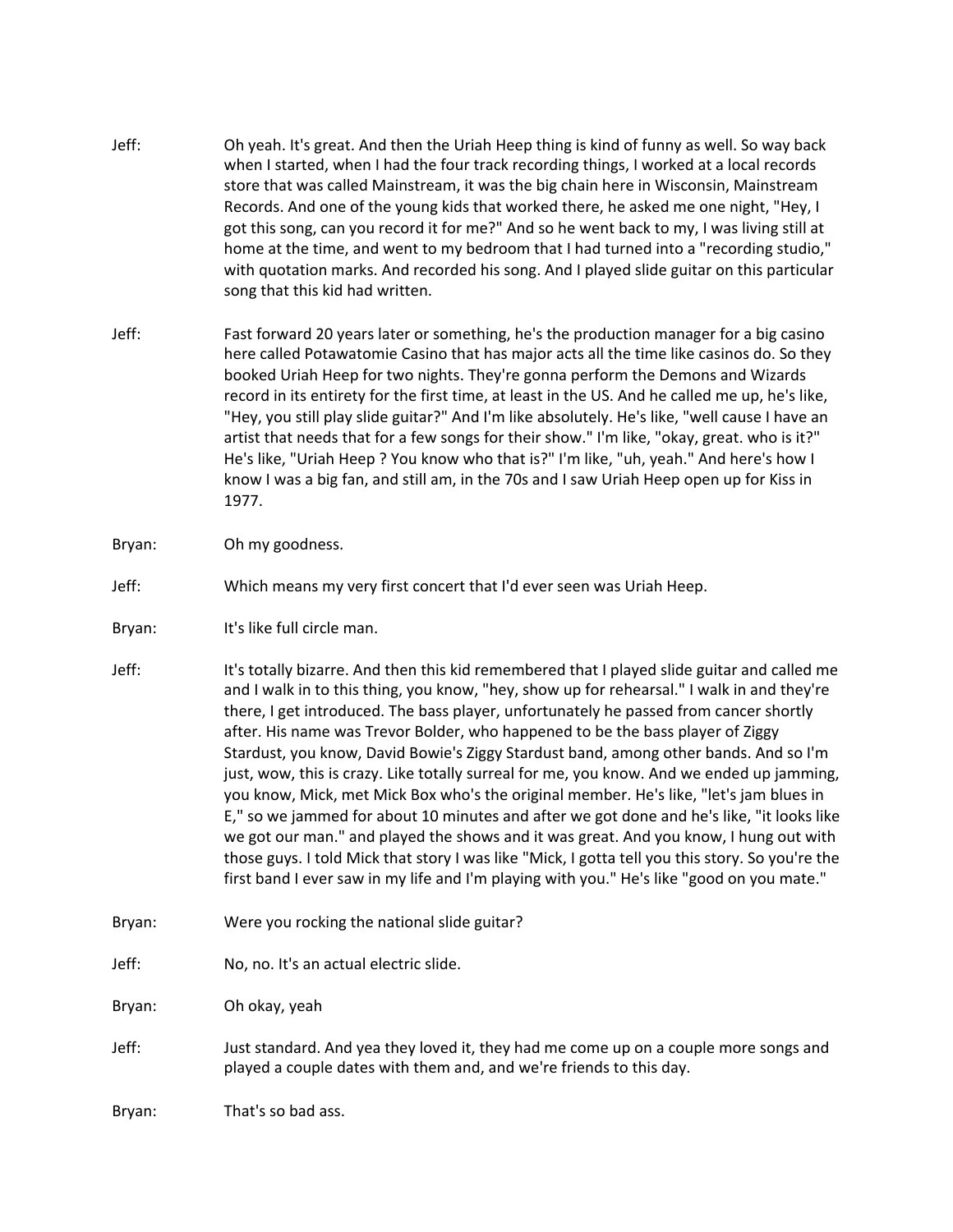### Jeff: It's so bizarre.

- Bryan: I'm looking at all these venues that you've performed at, and talk about iconic, you know. Red Rocks in Denver, Coachella main stage in Indio, Fillmore, San Francisco, The Greek. Out of all of these venues that you've been on stage, looking out at the crowd and doing what you love, which one really stands out as your favorite and why?
- Jeff: Well, the Fillmore was, just because even though that wasn't the back in the day Jimi Hendrix Fillmore or whatever, it's that iconic name. And I mean all of them really. But that one for me, cause I just loved all this. I grew up in the 60s and early seventies bands and all that, you know, and you'd always hear "live at the Fillmore" and you know, "they're playing the Fillmore" and you know, so that one was a big one for me. But the Sydney opera house, obviously. And that's, you know, the Femmes, they got booked into all those places cause once again, that's kind of a bizarre side of them. They can play punk rock clubs and then go and play these iconic venues as well.
- Bryan: Yeah. What about the Central Park stage, New York city?
- Jeff: That was super cool. It's not the one, if you're thinking of Paul Simon. They're legendary. They have this series that they do every summer, and that was cool, but unfortunately for us we got rained out like within one or two songs.
- Bryan: But just being there in Central Park, I mean New York City
- Jeff: And playing, exactly, yeah.
- Bryan: That's gotta be amazing.
- Jeff: But what was great about that was the makeup show. We played an iconic venue that closed shortly after that, that had been around since the 70s as well. But yeah, so that was super cool. You know,the makeup show was like five months later or something in winter.
- Bryan: So what do you do when you're not playing in bands and performing and recording albums?
- Jeff: Extracurricular activities, my father gave me a present of scuba diving lessons. You know, shortly after that time I told you about when Femmes played there and I reconnected with him.
- Bryan: Oh in Australia?
- Jeff: Yeah. Yeah. So I got my certification in the great barrier reef and I love it. It's incredible. I wish I had done it 20 some years earlier, but yeah, that's what's my favorite thing.

Bryan: Right on.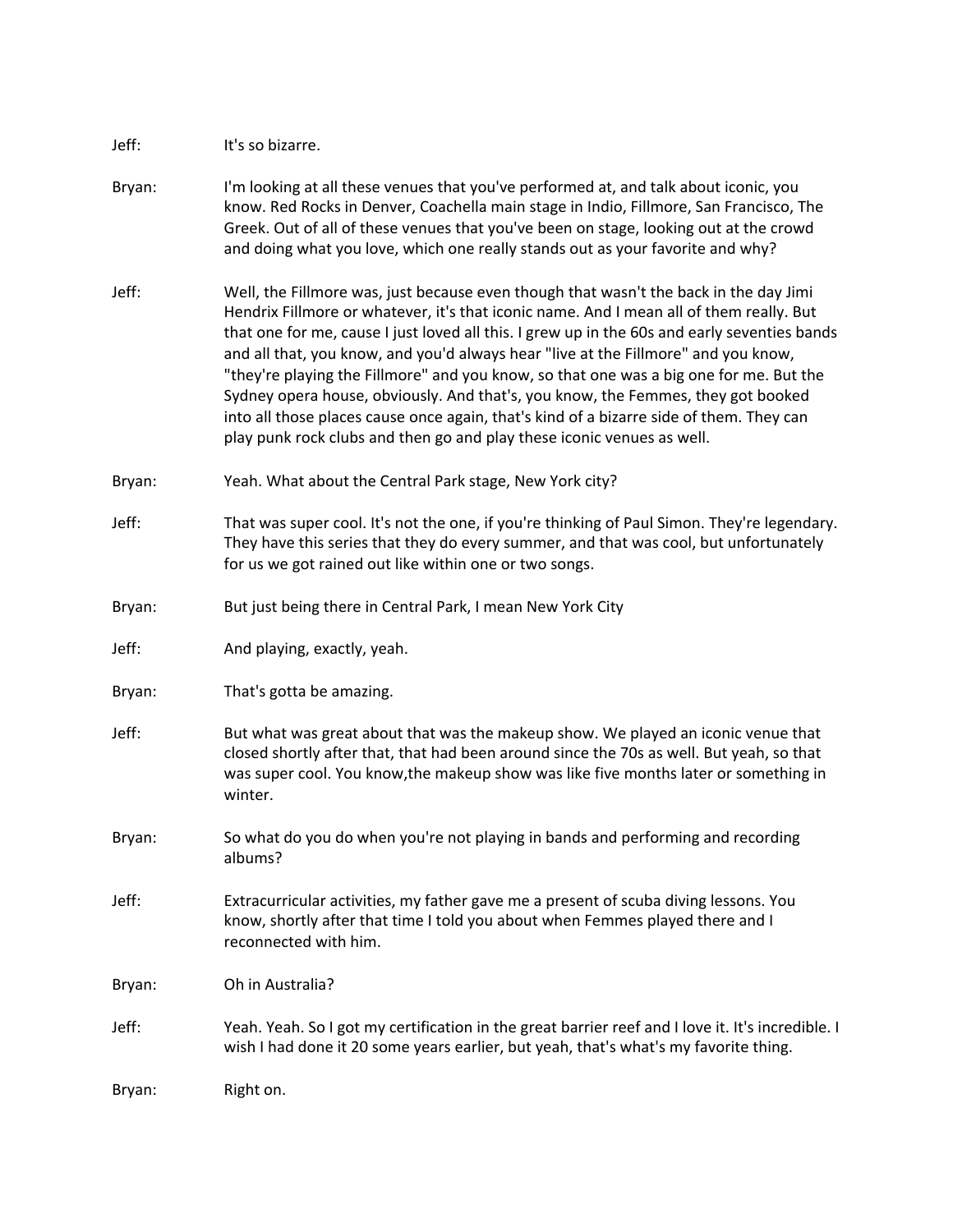| Jeff:  | Cause you know, everything else I'm doing and I'm playing bands and whatnot, it's all<br>consuming.                                                                                                                                                                                                                                                                                                                                                                                                                                                                      |
|--------|--------------------------------------------------------------------------------------------------------------------------------------------------------------------------------------------------------------------------------------------------------------------------------------------------------------------------------------------------------------------------------------------------------------------------------------------------------------------------------------------------------------------------------------------------------------------------|
| Bryan: | Sounds like everything else is completely audio or music related.                                                                                                                                                                                                                                                                                                                                                                                                                                                                                                        |
| Jeff:  | Yup. Correct. Which I love to do. It's super fun to me, you know, but if, you know, any<br>thing like that, scuba diving hands down is my favorite activity.                                                                                                                                                                                                                                                                                                                                                                                                             |
| Bryan: | Yeah. So is your next gig with Beatallica on tour?                                                                                                                                                                                                                                                                                                                                                                                                                                                                                                                       |
| Jeff:  | Actually I have a trio of a few buddies of mine that we've been around for quite a long<br>time, just getting together, singing songs. We're doing something this Thursday for a<br>holiday party that we do every year. Beatallica just played Milwaukee this past Friday. I<br>just played a show with my tribute band Then Lizzie, which is a Thin Lizzy tribute band,<br>which is super fun. The next gig coming up is that, then I have a solo show, my first ever<br>solo show coming up here in Milwaukee at place called the County Clare, a small Irish<br>bar. |
| Bryan: | Nice.                                                                                                                                                                                                                                                                                                                                                                                                                                                                                                                                                                    |
| Jeff:  | Yeah, so, that's terrifying me, cause I'm not a singer/troubadour guy.                                                                                                                                                                                                                                                                                                                                                                                                                                                                                                   |
| Bryan: | You're used to be shoved behind the speakers by Dennis DeYoung.                                                                                                                                                                                                                                                                                                                                                                                                                                                                                                          |
| Jeff:  | Exactly. I'm a great backing guy, but they called me, they keep persisting and I'm like, all<br>right, damnit, I gotta do this. So that's the one that I'm really freaking out about, this<br>small pub, basically. I'm more nervous about that than any other thing I've ever done.                                                                                                                                                                                                                                                                                     |
| Bryan: | What are you going to play?                                                                                                                                                                                                                                                                                                                                                                                                                                                                                                                                              |
| Jeff:  | I have several original songs that nobody's ever heard, and so I'm going to do that. And I<br>decided to break it down into the different instruments. You know, I'll play a few songs<br>on mandolin and play a few songs on guitar, et cetera. It's only like an hour, or they only<br>want me to do like an hour or so.                                                                                                                                                                                                                                               |
| Bryan: | Right.                                                                                                                                                                                                                                                                                                                                                                                                                                                                                                                                                                   |
| Jeff:  | So I'm gonna like break it down and then tell some stories, do that whole thing, you<br>know                                                                                                                                                                                                                                                                                                                                                                                                                                                                             |
| Bryan: | You've got a lot of great stories.                                                                                                                                                                                                                                                                                                                                                                                                                                                                                                                                       |
| Jeff:  | Yeah. Yeah, it's super fun. And then the big shows coming up are around May. We're<br>playing Montreal and Moscow and some Midwest dates with Beatallica, and which I'm<br>sure by that time there'll be more dates added to all of that stuff. So.                                                                                                                                                                                                                                                                                                                      |